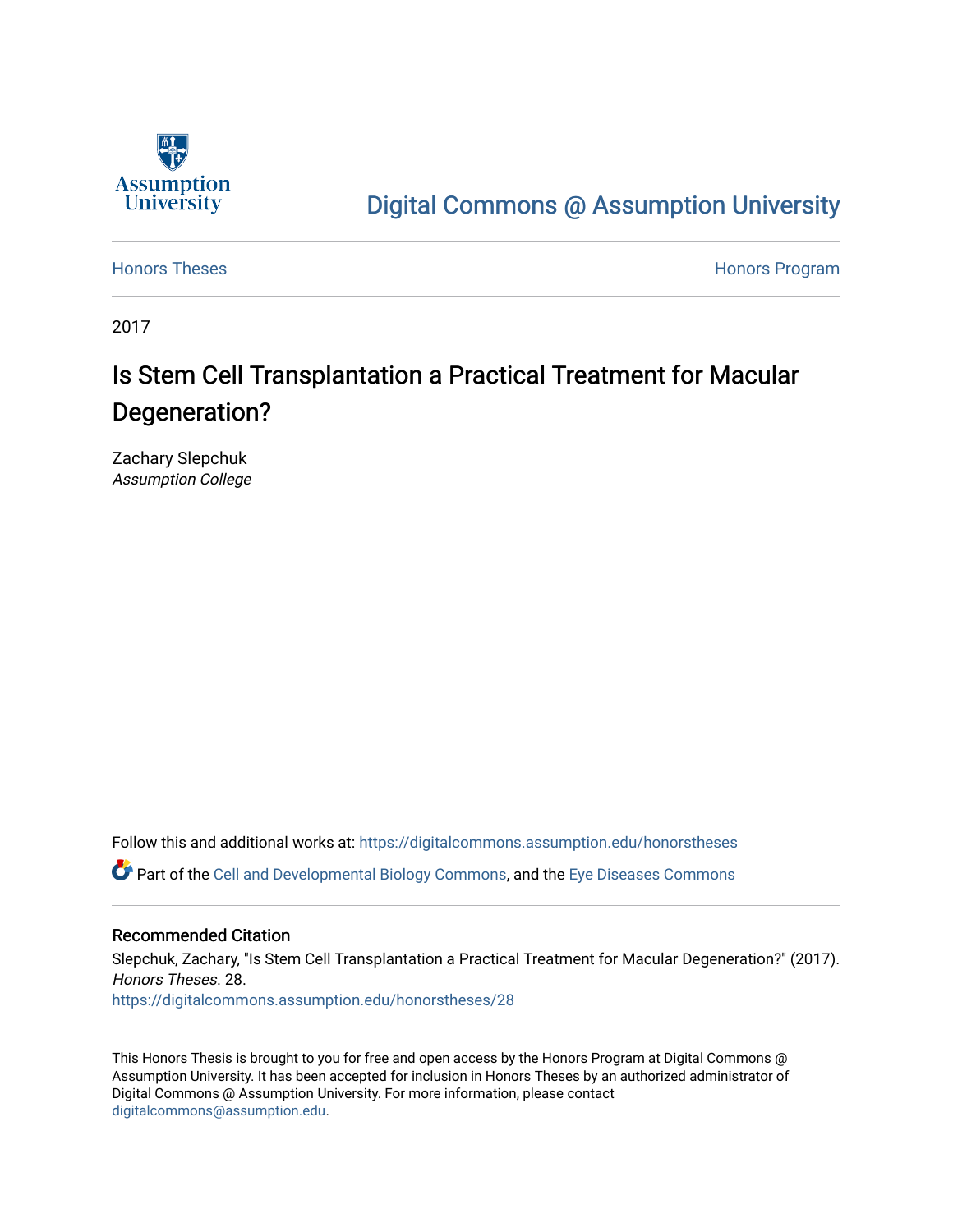Is Stem Cell Transplantation a Practical Treatment for Macular Degeneration?

By

Zachary Slepchuk

Faculty Supervisor: Prof. Sholes

Department of Natural Sciences

A Thesis Submitted to Fulfill the Requirements of the Honors Program at Assumption College

April 2017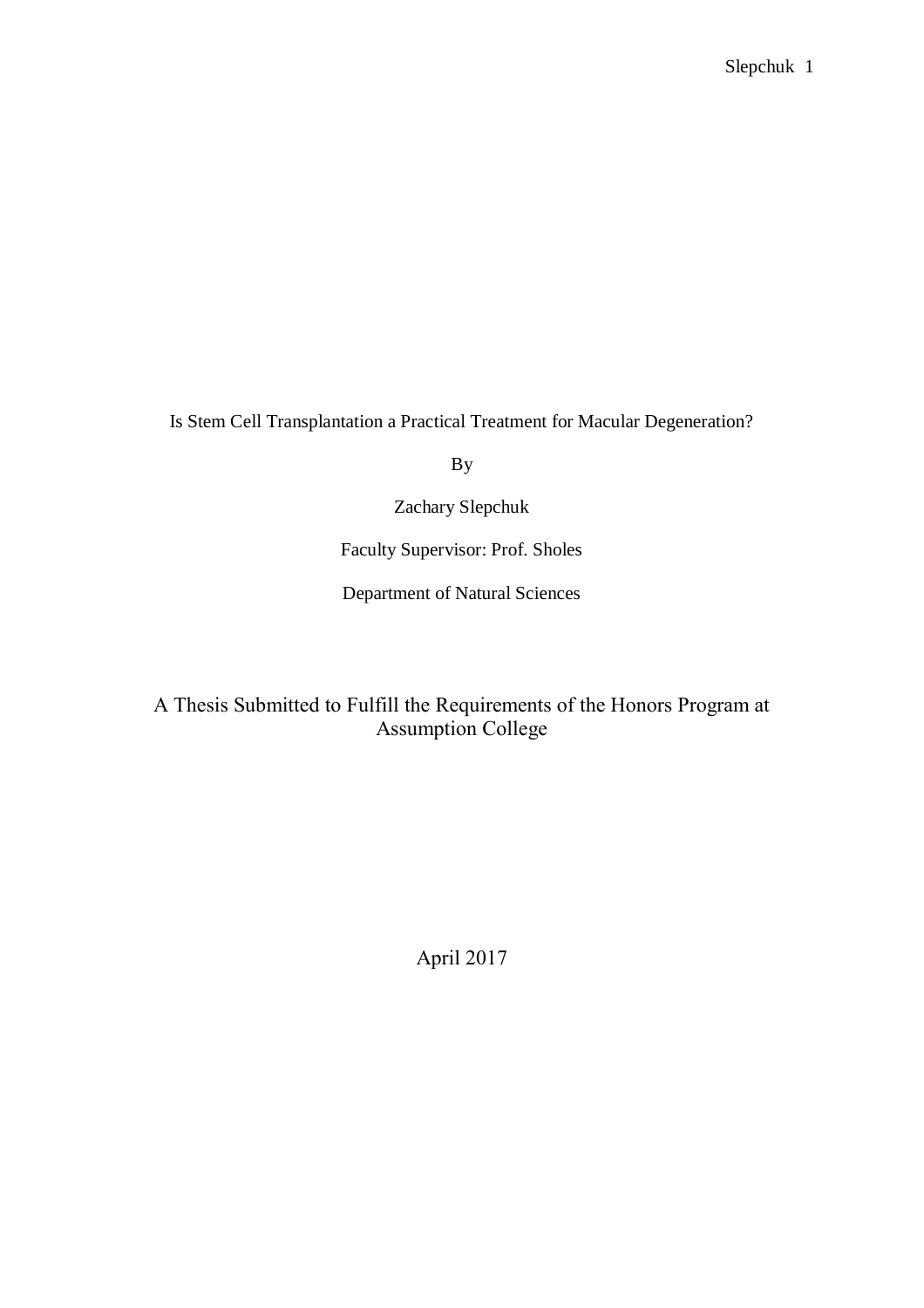# **Introduction**

Macular degeneration is a relatively newly identified eye disease that has been causing the loss of vision in people for ages. The disease is defined as the deterioration of the macula, which is the central part of the retina. The retina consists of a layer of cells that lines the back and peripheral areas of the eye. These cells are called photoreceptors. They receive stimuli from light and send electrical signals to the brain via the optic nerve, allowing humans to see and perceive the world through their eyes. There are two types of photoreceptor cells: rods and cones. Rods are used to detect low light levels whereas cones are used to detect high light levels and color (31). The macula is made up of both rods and cones. The cone cells are located in a specialized part of the macula called the fovea. These photoreceptor cells allow humans to focus their vision, see in color, and see in detail (1). If the cells in the macula die, then vision is lost. Figure 1 provides a diagram of the human eye and its individual parts (14).



Figure 1 Diagram of the human eye (14)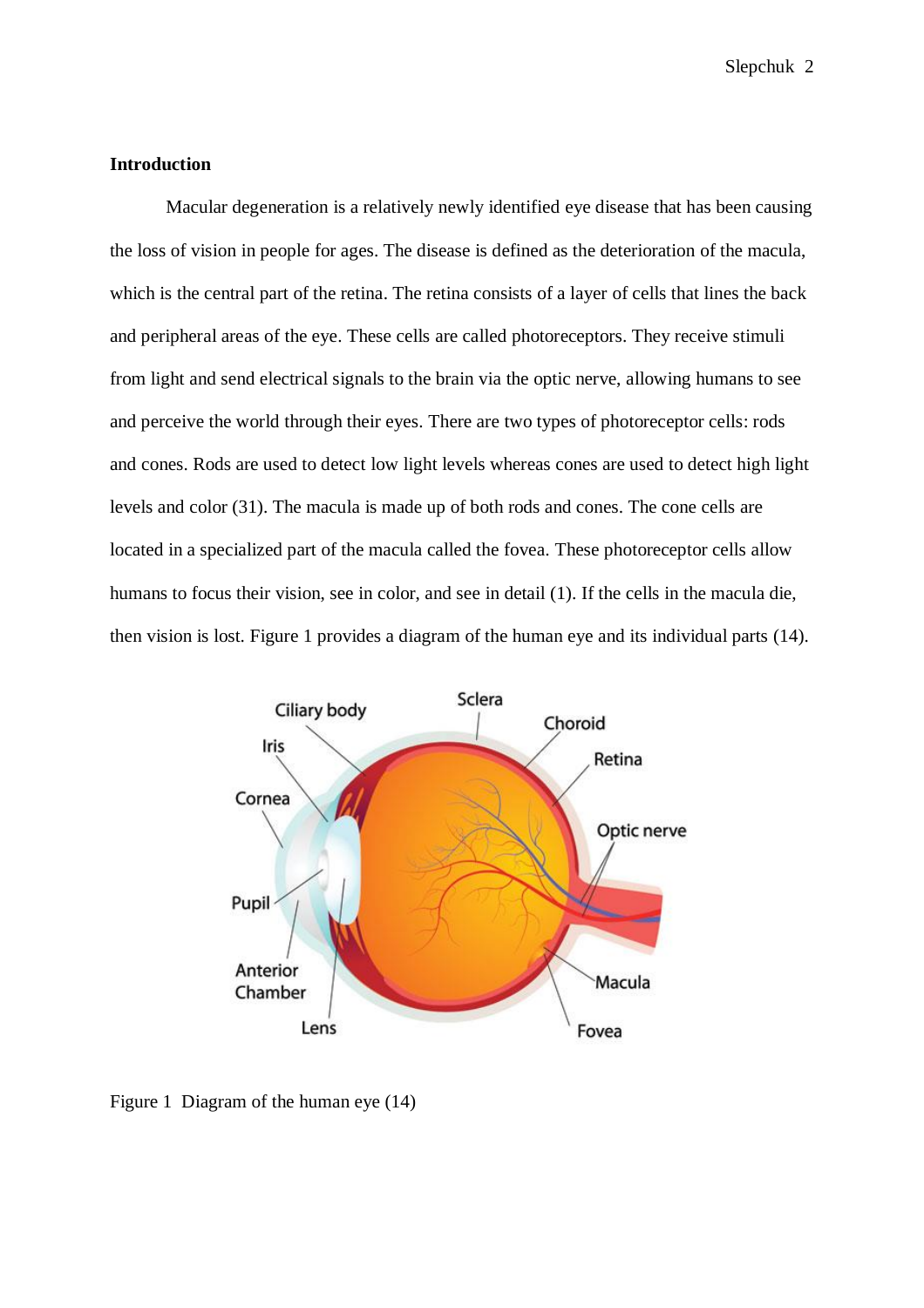Macular degeneration comes in two forms: Stargardt disease macular degeneration and age-related macular degeneration (AMD). Stargardt disease is a specific type of macular degeneration because it is genetic and affects children and adolescents (1). It is caused by a recessive mutation that ultimately causes the deterioration of retinal cells. Stargardt disease is vastly less frequently seen than AMD and only appears in one out of 20,000 children or adolescents (1).

AMD is the predominant version of macular degeneration. It currently affects 1.75 million Americans and that number is predicted to increase to 3 million by 2020 with the baby boomer generation reaching ages over 55 years old (4). AMD is caused by the aging process, and adults over the age of 55 are at an increased risk of developing macular degeneration in their lifetimes. There are two types of AMD: dry and wet.

Dry AMD is caused by the thinning of the macula due to drusen pockets that form underneath the retina. Drusen is characterized as the accumulation of extracellular aggregates, such as proteins, lipids, and autofluorescent cellular waste products either in between the Retinal Pigment Epithelial (RPE) monolayer and the membrane attached to it known as Bruch's membrane, or in the subretinal space in between the RPE monolayer and the photoreceptors of the retina (2, 31, 33, 38). The anatomy of the eye consists of the retinal layer of photoreceptor cells, whose outer segments interact with the RPE monolayer across the subretinal space. Figure 2 represents the retinal and subretinal anatomy (21). These pockets then lead to an inhibition of cellular function and ultimately cell atrophy (1).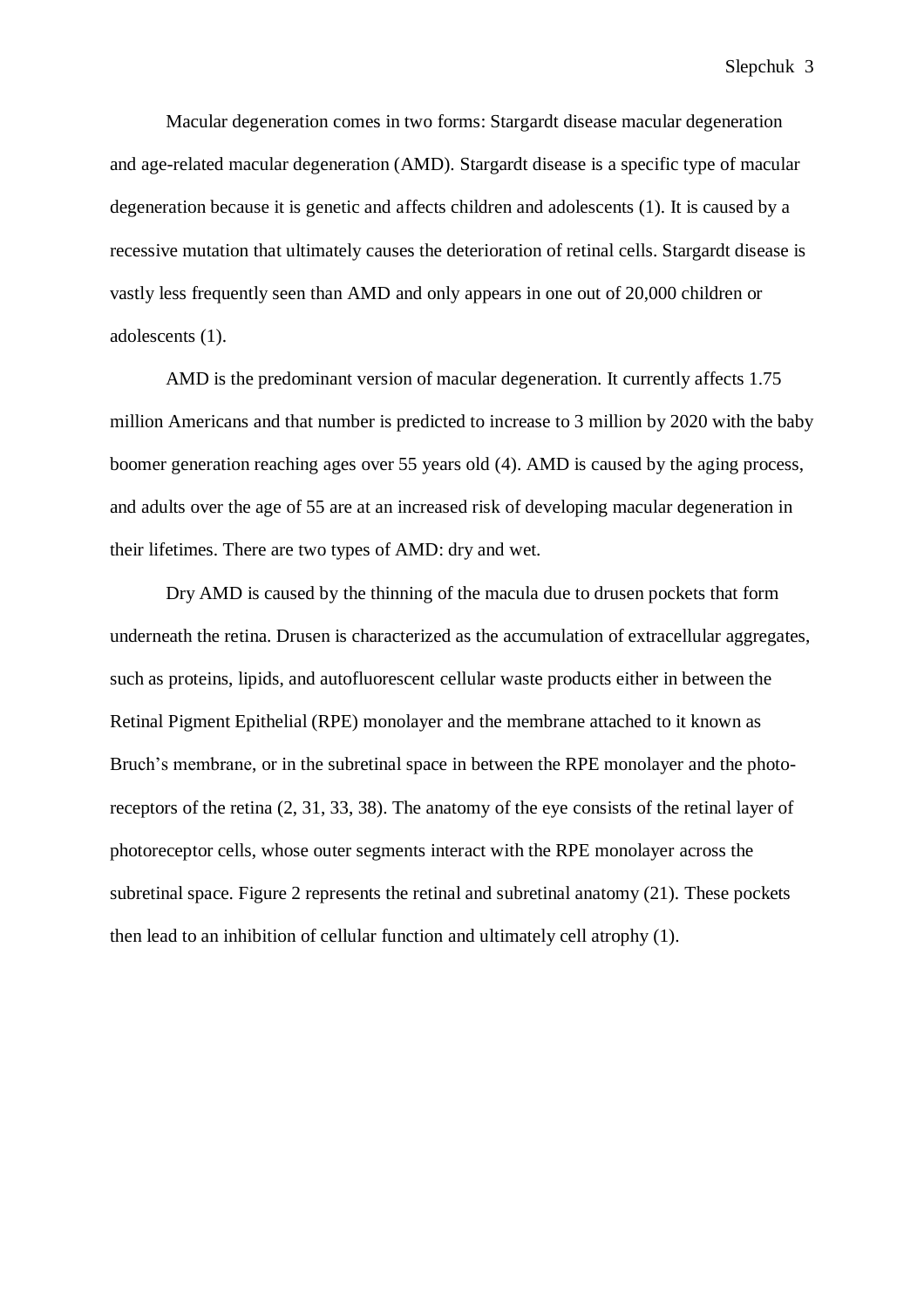

Figure 2 Diagram of retinal and subretinal membranes (21). A) Represents a normal and healthy retina and RPE complex. B) Represents photoreceptor cell death upon RPE cell death in the subretinal space.

Wet AMD is caused by blood vessels that grow behind the retina in the choroid layer.

These vessels then begin to leak blood and other substances onto the retinal cells and cause

them to scar. The scar tissue that forms on the cells prevents them from functioning and leads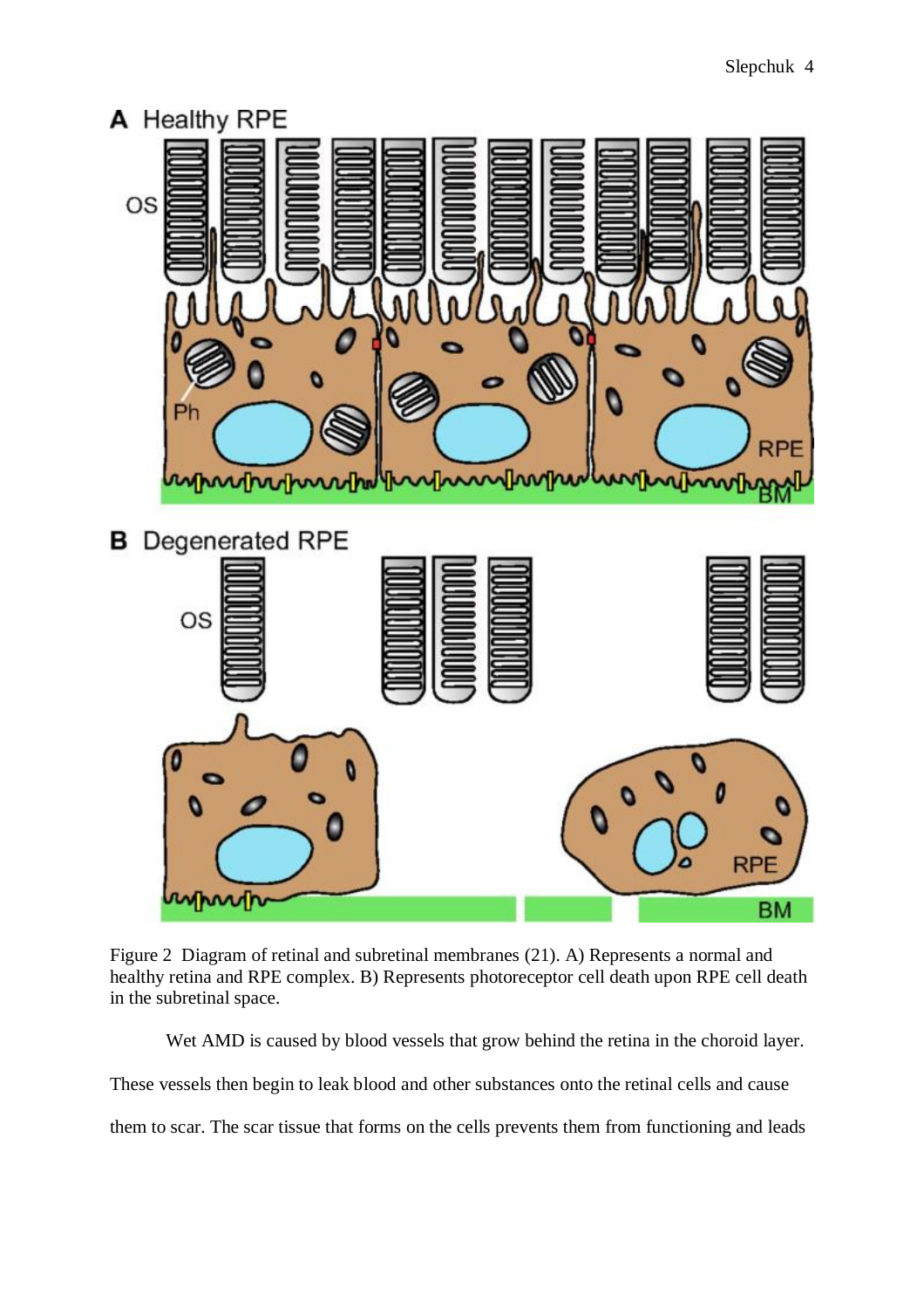to vision loss. About 85% of AMD cases are dry while the other 15% are wet (1). Figure 3 presents a diagram of the different types of AMD (15).



Figure 3 Diagram of the different types of AMD (15)

Both types of AMD are ultimately caused by the death of cells in the RPE monolayer underneath the outer segments of the photoreceptor cells of the retina. The RPE cells play an extremely important role in ensuring the health of the photoreceptor cells. RPE cells can protect photoreceptors from damage caused by light, and repair damage caused to DNA, proteins, and lipids, and most importantly remove elongated outer segments of photoreceptor cells. The latter function is of utmost importance because this process of phagocytosis by the RPE cells keeps the photoreceptors at a constant length and removes toxic wastes produced from the rods and cones (31). If these wastes were to develop, they would likely form drusen pockets and eventually kill the photoreceptor cells of the retina (32, 33). This is why RPE cells are invaluable when dealing with AMD and why they are the subject of stem cell transplantation.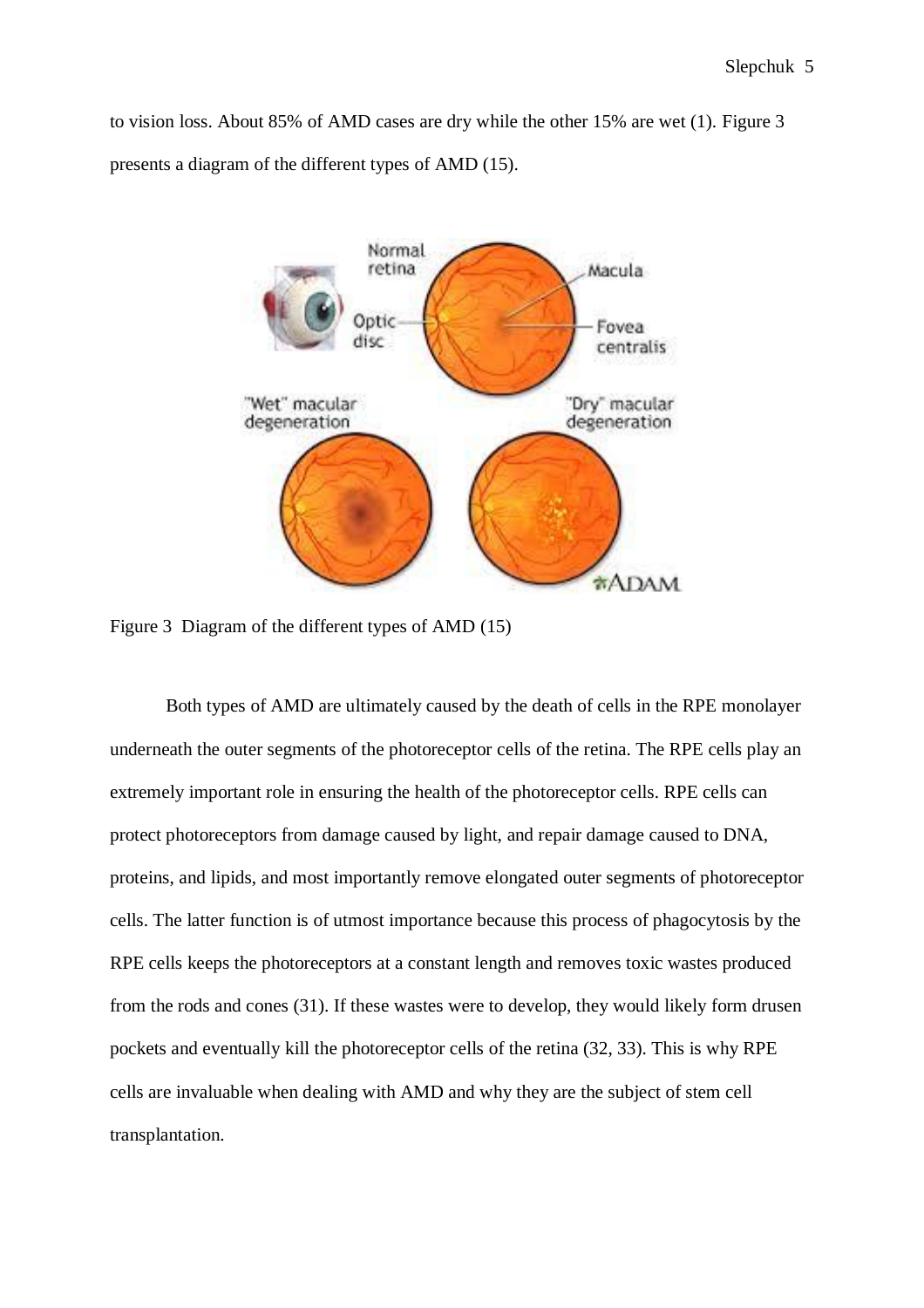Macular degeneration is a topic of great interest in the world of eye care today because there is no definite cure for any version of it. With the absence of a cure, and many more cases of the disease on the horizon, it makes sense that optometrists and ophthalmologists are searching for treatments and ultimately a cure. Luckily, over the past couple of years, substantial research has been done and some treatments have been discovered. However, a perfect solution has not been found yet, and new techniques are currently being explored.

### **Existing Treatments**

It is important to evaluate the existing treatments for AMD before jumping ahead to stem cell transplantation. Ophthalmologists and optometrists support taking preemptive strikes in reducing one's risk for developing AMD. Stargardt's disease is a heritable trait from a recessive gene and cannot be prevented, but wet and dry AMD may be able to be thwarted through regular exercise, refraining from smoking, maintaining healthy blood pressure and cholesterol levels, and eating many green, leafy vegetables and fish (3). Regular exercise is good for overall general health because it increases oxygenated blood flow to all parts of the body, including the eyes. Photoreceptor cells heavily rely on oxygen in order to make energy and survive. The better blood flow the body has, the quicker oxygen can get to the photoreceptor cells. In addition, it may be possible that the quicker the blood flows through the retinal cells, the more waste and extracellular aggregate can be removed (39). Smoking can cause AMD because it reduces oxygen levels in the blood (1). Having good blood pressure and cholesterol levels is important because if not enough blood gets to the eyes due to cholesterol blockages, then the cells can be damaged. Lastly, a healthy diet with ironenriched vegetables can help preserve vision in someone who is predisposed to the disease (4). The iron will help oxygen bind to hemoglobin in the blood cells and allow more oxygen to flow to the eyes and promote better cell health. These measures are good ways to lower one's risk of developing AMD; however, they are not foolproof and people still get the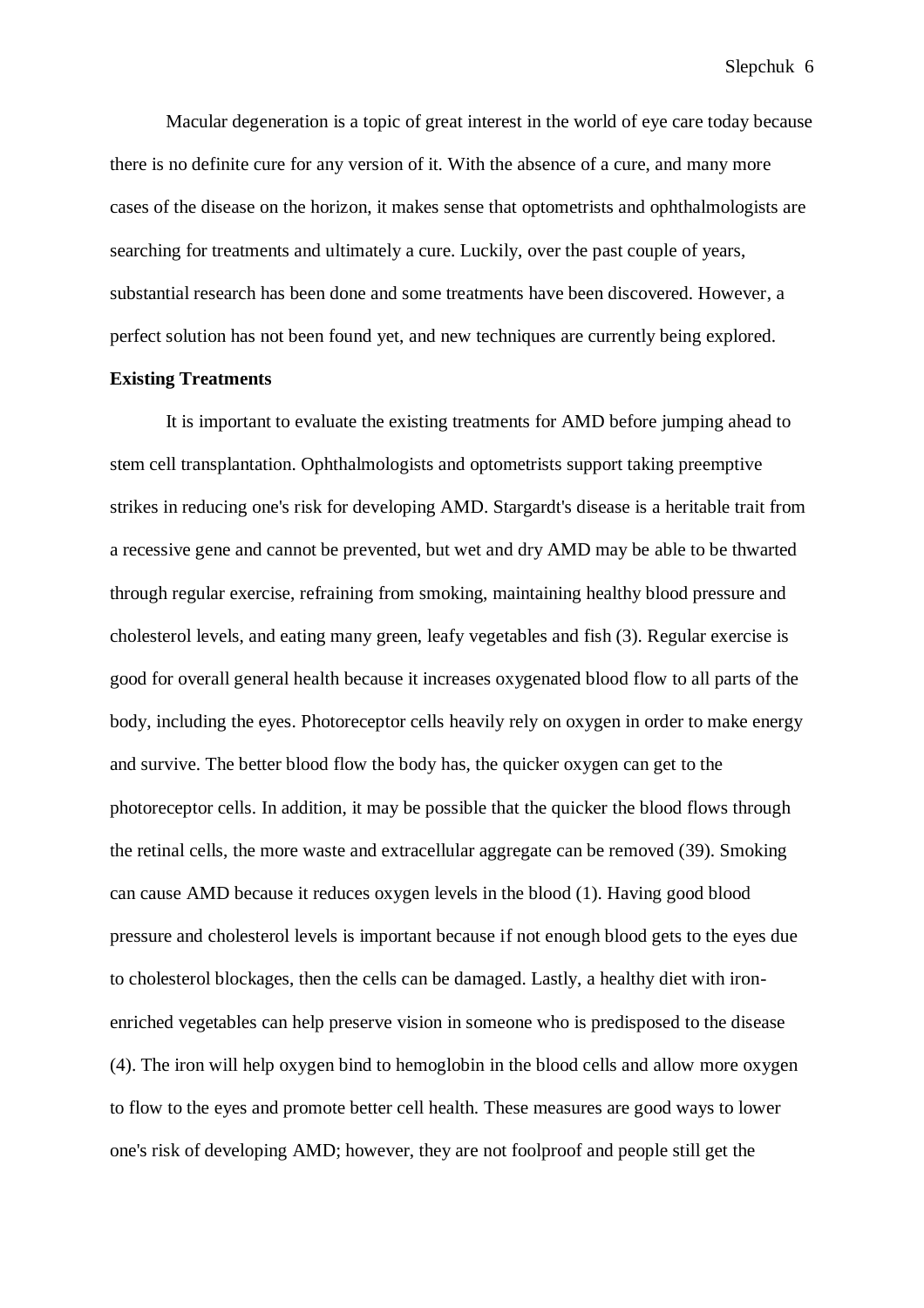disease, especially if they are genetically predisposed to it. Researchers have found that macular degeneration can be heritable (41).

There are a few key supplements that patients suffering from AMD can take to help reduce the effects of the disease and preserve some vision. The National Eye Institute (NEI) sponsored Age-Related Eye Disease Study (AREDS) has suggested that taking a combination of vitamins and minerals can help reduce the effects of AMD (4). AREDS suggests that vitamin C, vitamin E, beta-carotene, and zinc oxide can help treat the disease, though there can be some side effects in taking these supplements. Too much beta-carotene may increase the risk of cancer in patients who are smokers, and high doses of zinc may increase one's risk for Alzheimer's disease and prostate growth (4). Too many vitamins or minerals may also affect the body's ability to process other nutrients (4). As it stands, supplements can be beneficial, but may not be right for everyone.

Fortunately, there are still some other techniques to treat AMD. All of the other treatments used to treat AMD only apply to wet AMD. The most popular method is the use of anti-vascular endothelial growth factor (VEGF) injections. Wet AMD is caused by newly sprouting, weak blood vessels that form in the eye and leak blood and other liquids into the retina, causing inflammation and ultimately the death of macular cells (1). VEGF causes the growth of these unwanted blood vessels, and anti-VEGF drugs inhibit them by inducing an anti-VEGF antibody into the eye, which binds to the VEGF and stops it from inducing the growth of the blood vessels (3, 43). Ophthalmologists can now inject the drug into the eye of the patient to stop the growth of these leaky blood vessels. The problems with these injections are cost, inconvenience due to multiple trips to the doctor's office per month, and the possibility of being more susceptible to complications with other eye surgeries. A recent case described a woman who had experienced an autoconjunctival graft compromise after undergoing pterygium surgery. Pterygium is a benign tumor that grows in the eye, and this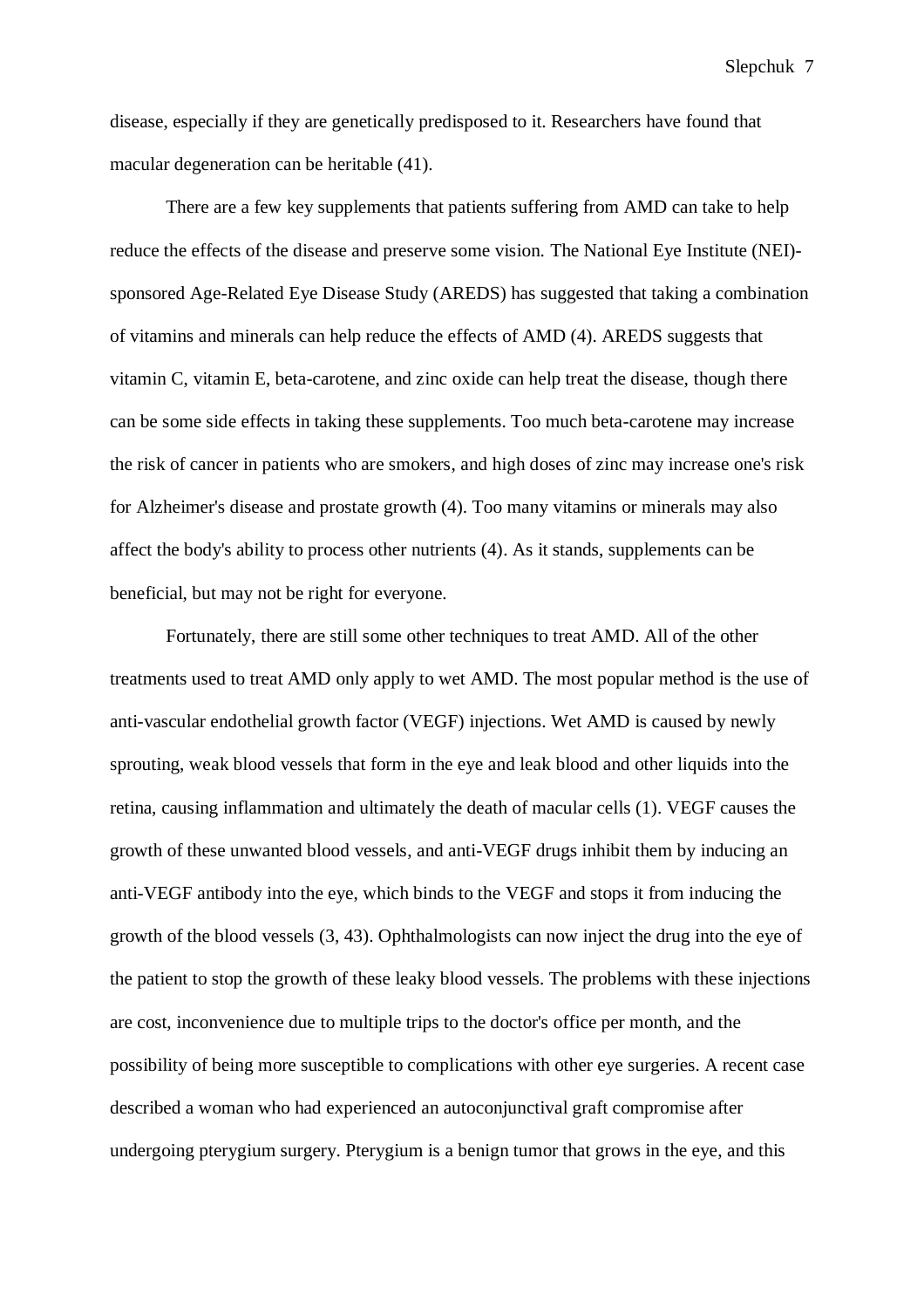woman's surgery aimed to remove the tumor and replace the cell deficient area with a segment of cells taken from another part of the eye. Her surgery was uneventful due to the lack of blood vessels that were able to grow to aid in the integration of the autoconjunctival graft to the wounded area of the eye. This outcome was caused by the anti-VEGF treatment that lowered the amount of blood vessels in the eye (5). Some people may not like these disadvantages of the injections and may look for another treatment.

The second most popular treatment is photodynamic therapy (PDT). This technique requires the patient to have a drug called verteporfin injected into his or her arm. This drug will then flow into the newly growing weak blood vessels in the eye. Once the drug has reached the vessels, a "cold" laser (otherwise known as a low frequency laser) is shone into the eye to activate the drug. A "cold" laser is used so that none of the cells in the eye are destroyed by the laser. The drug then seals off the blood vessels and inhibits their growth, therefore reducing the patient's deterioration of vision (3). Yet again, this treatment is not perfect. According to a case study, PDT has the capability of inducing macular detachment via a process called acute exudative maculopathy (AEM) (6). AEM is an acute fibrinous inflammation that can result in a detached macula (6). Fortunately, this phenomenon is an extremely rare occurrence (1.4 % chance), but scientists are not exactly sure why PDT causes AEM to happen (6). It is a risk and should be noted before undergoing PDT treatments.

There is another available treatment for patients that do not qualify for the previously mentioned therapies. Ophthalmologists can also use a "hot" laser (otherwise known as a high frequency laser) technique to destroy the weak blood vessels that come with wet AMD (3). This treatment is the least frequently used because the laser may also kill other normal and healthy cells around those blood vessels and make vision worse than before the surgery. However, the procedure may stop future vision deterioration and improve one's vision in the long run.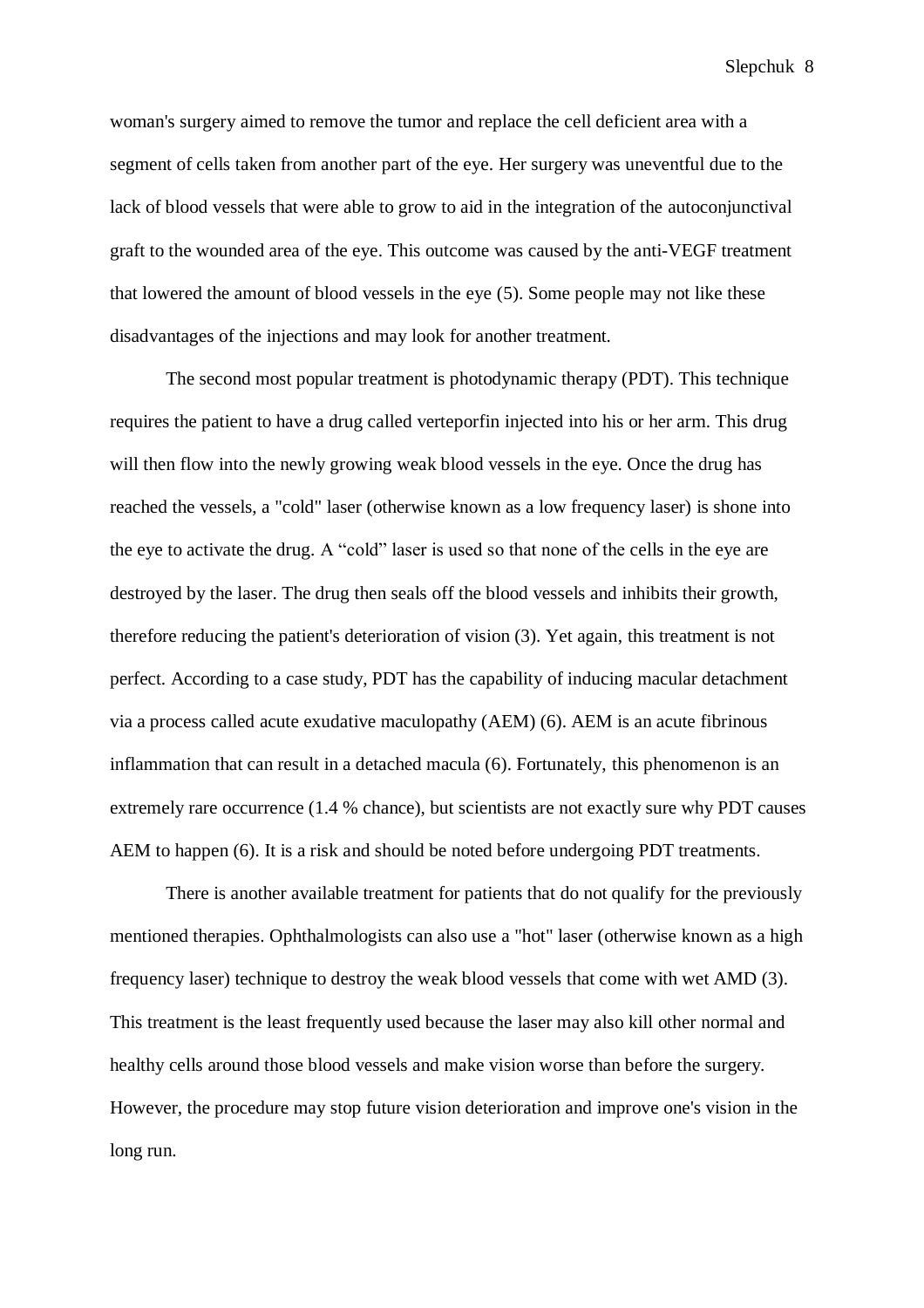Scientists have also looked into a few different surgical procedures during the last couple of decades in the form of neovascular membrane removal, macular translocation, and RPE cell transplantation. There have been a few clinical experiments where patients with wet AMD have had their neovascular membranes removed. This procedure undoubtedly helps in reducing the amount of leaky blood vessels damaging the macula, but does not aid in the restoration of visual acuity because it does not replace damaged cells with healthy cells. In addition, removing the neovascular membrane may also remove some of the healthy RPE cells in the retina (17). To account for this, some have added the translocation of the macula onto healthy regions of the retina to preserve or improve a patient's vision (17, 28). Unfortunately, this procedure requires the detachment of the retina which can cause some serious health risks such as proliferative vitreoretinopathy, in which the retina detaches a second time due to scar tissue buildup from the initial detachment (28, 29). Scientists had previously tried to transplant allogeneic (cells not from your body but someone else's) RPE cells from a human fetus to avoid detachment of the retina, but these grafts were very often rejected by the body (17). They then moved toward autologous (healthy cells from your body) RPE transplantation, in which a sheet or suspension of RPE cells are grafted subretinally (30). This technique can be successful sometimes and may be able to preserve long-term vision in some patients, but it also comes with a high risk of a detached retina and massive hemorrhages. This is because removing RPE cells from the peripheral parts of the retina and reinserting them into the subretinal space is an extremely invasive procedure (17). In addition, the overall eye health improvement is not as great as the eye benefits of other existing treatments such as anti-VEGF injections (30). Overall, these surgical procedures are complex, time consuming, expensive, and risky. There is a chance that they could prove to be beneficial, but it also important to consider the fact that the cells being transplanted or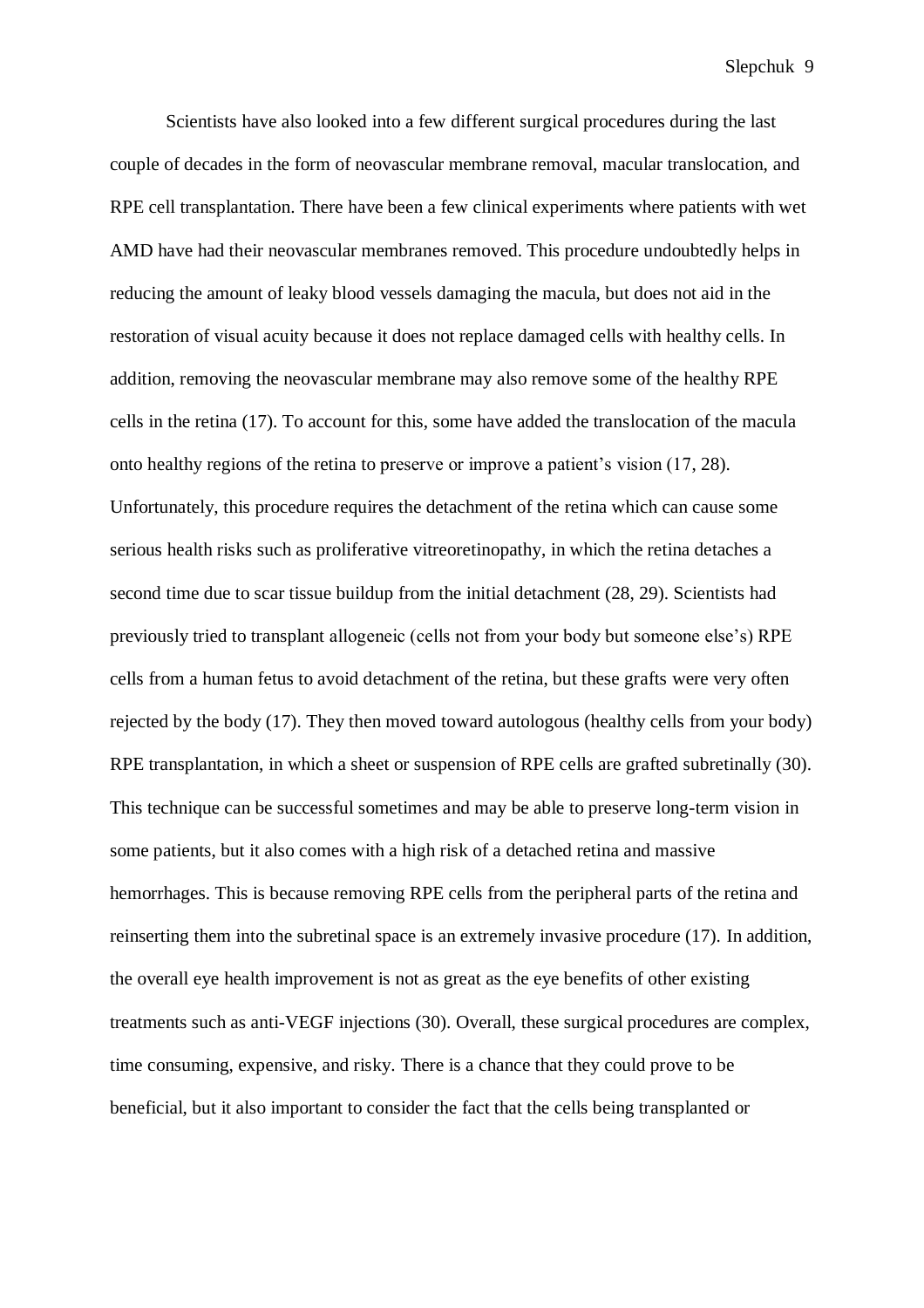translocated through these methods are the same age as the cells being replaced and possess no rejuvenation characteristics (21).

In the recent months, developments have been made to improve the existing treatments for wet age-related macular degeneration (AMD). The most recent advancement has been to combine photo-dynamic therapy (PDT) with anti-vascular endothelial growth factor (VEGF) drugs. A study published in the December issue of *Experimental and Therapeutic Medicine* analyzed the effects of this combined therapy by treating one group of AMD patients only with intravitreal injections of the anti-VEGF drug called Lucentis and treating the other group with both Lucentis and PDT. The study concluded that the combined treatments had a significant improvement of the patients' overall vision and hemodynamic parameters while also reducing visual field defects compared to the patients that only received Lucentis treatment (16.)

This study showed that some improvements have been made regarding the existing treatments. Although the treatments themselves have not been improved much, combining the two seemed to produce a better treatment than what each of them could provide alone. In addition, the paper showed that using a PDT with Lucentis injections lowered the amount of injections that patients needed to improve their vision (16). Anti-VEGF injections must be repeated frequently to produce maximum effect; however, they can produce ocular complications by themselves and can be potentially painful and expensive (16). PDT not only can help improve one's vision in combination with anti-VEGF drugs, but can also improve one's overall health by reducing the number of intravitreal injections they receive.

This improvement of existing treatments is encouraging, but these treatments still do not target the pathogenesis of the disease nor do they cure it (17). However, there may exist a treatment that can stop the disease at its source. Doctors and researchers have been studying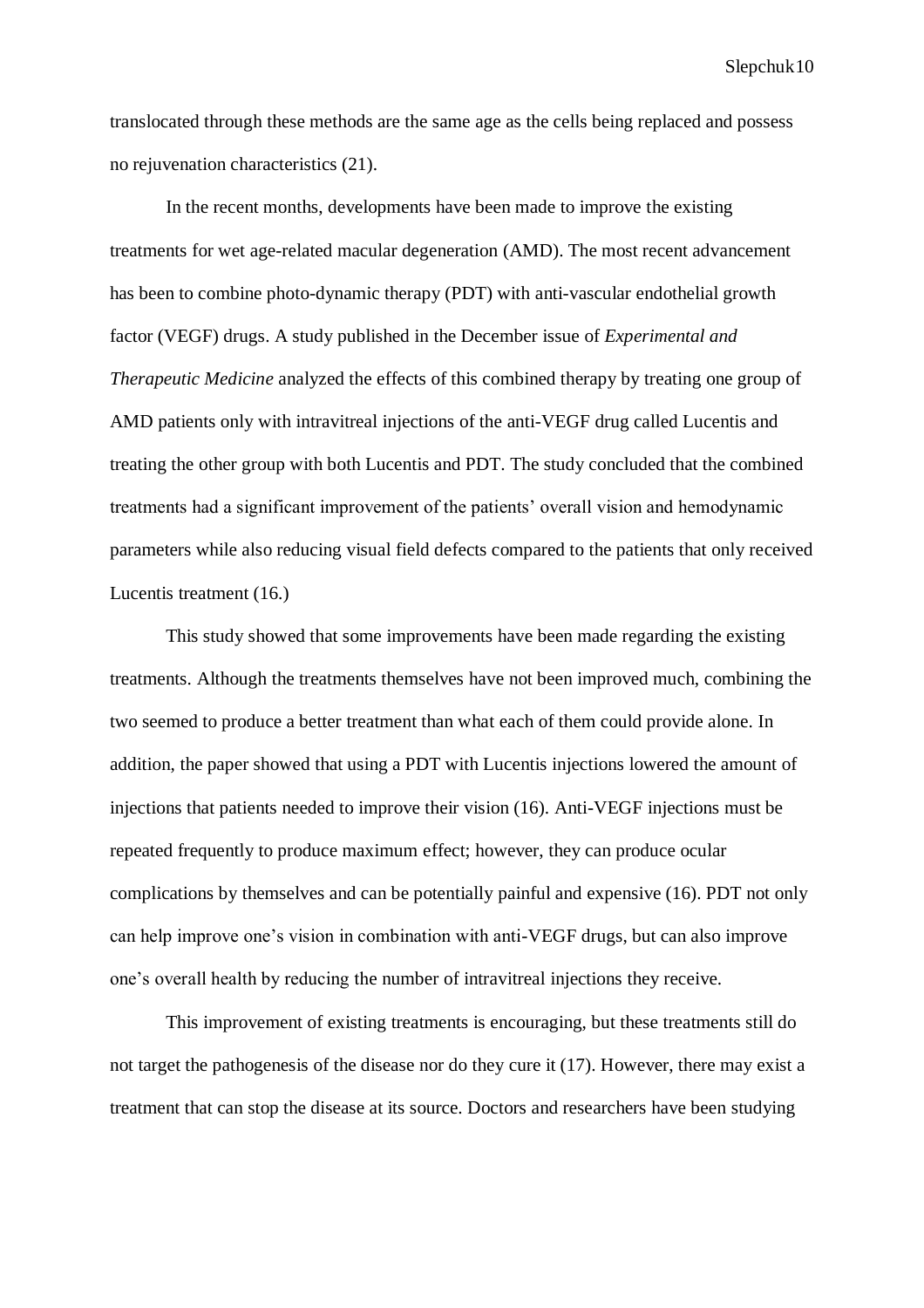stem cell therapies over the last couple decades, and many experts in the field are hopeful that stem cells will be able to improve patient outcomes or even cure disease (18).

#### **Stem Cell Transplantation**

In order for one to formulate an informed assessment on the practicality of stem cell transplantation, one must understand what a stem cell is. A stem cell is characterized by three core properties. They possess the ability to divide and regenerate for long periods of time; they are unspecialized or undifferentiated; and they have the remarkable ability to become a specialized cell type (19). To put it in simpler terms, stem cells have no specific function rather than to continue to reproduce themselves in their nonspecific state until they are triggered into becoming a specific type of cell through epigenetic changes produced by environmental cell signaling or viral transduction (19, 20). Stem cells are extremely promising in the world of medicine because they provide a reservoir of cells that can be manipulated into almost any desired cell type and carry out its specific function.

There are three main categories of stem cells recognized today. They are known as embryonic stem cells, adult stem cells (also known as somatic stem cells) and induced pluripotent stem cells (19). Each category of stem cell gets its name either from where the stem cell is from or how it is derived. Embryonic stem cells come from embryos. The embryonic stem cells that scientists use today have been developed from eggs that have been fertilized in a test tube. This is referred to as *in vitro* fertilization, and none of the embryonic stem cells were fertilized in a woman's body (19). Embryonic stem cells are referred to as pluripotent, meaning that they can only form embryonic tissue that come from the ectoderm, mesoderm, and endoderm, as opposed to extra-embryonic tissue (21). Adult stem cells come from various organs in the body, such as the brain, lungs, liver, adipose tissue, gut, bone marrow, blood vessels, skeletal muscle, teeth, heart, skin, ovarian epithelium, and testis (19, 22). It was once thought that adult stem cells could only differentiate into the same tissue in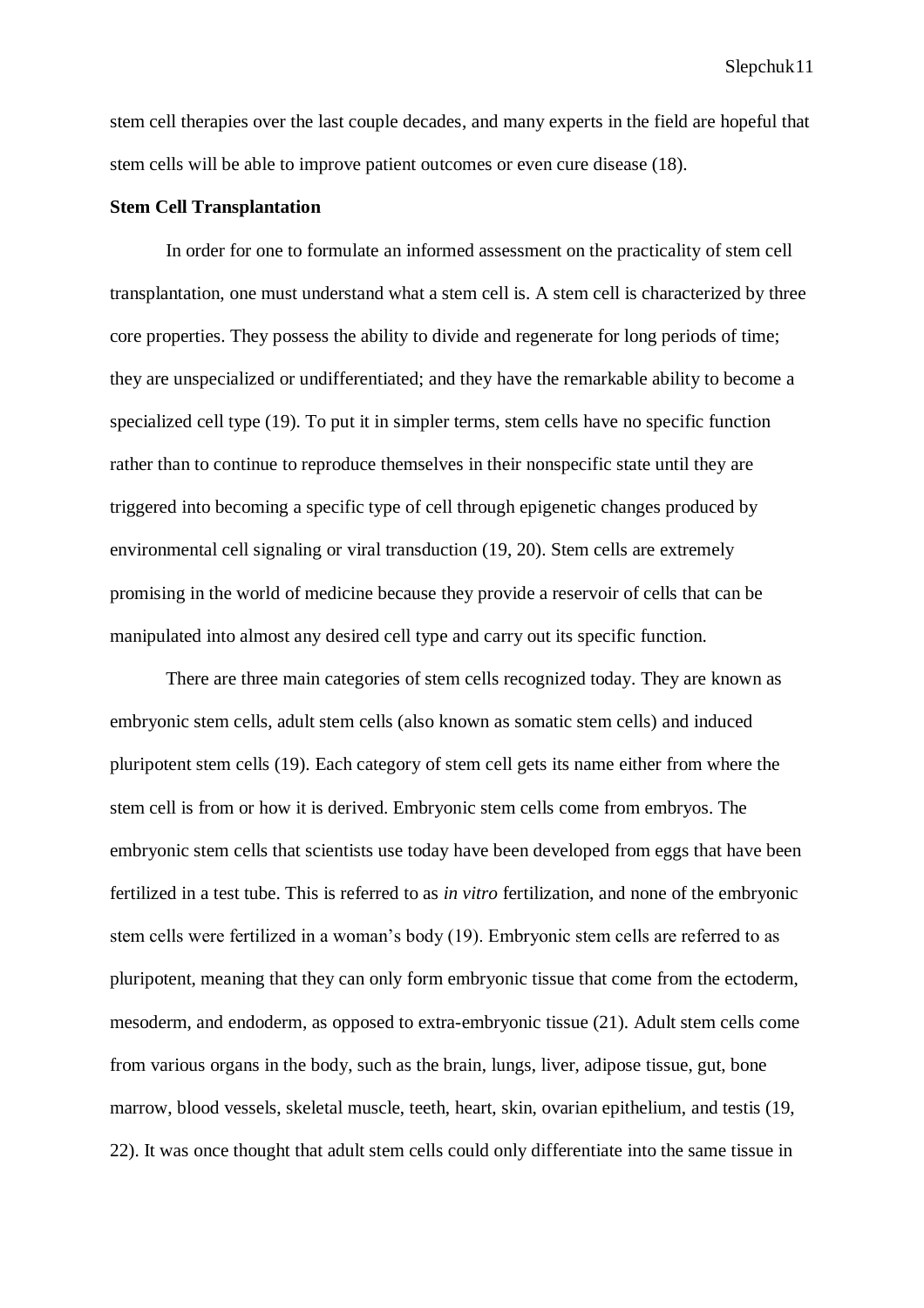which they were found, but it has been discovered that they can cross lineage barriers and function as cells unique to other tissues. These cells do not possess as great a range of differentiation as pluripotent cells and can only be transformed into a limited number of cell types; therefore, they are referred to as multipotent (21, 22). Induced pluripotent stem cells are adult stem cells that have been reprogrammed into pluripotent stem cells by changing the gene expression of the adult stem cell to create proteins and certain factors that are used in maintaining the vital properties of an embryonic stem cell (19). Induced pluripotent stem cells function in the same way as embryonic stem cells, but are conveniently derived from a noncontroversial source.

Stem cells can be differentiated through a number of different methods. Adult stem cells can be turned into induced pluripotent stem cells (iPSC). iPSC and embryonic stem cells can be transformed into any embryonic tissue. Adult stem cells can be specialized into a limited number of specific tissues, and now some cells can even be directly reprogrammed into a different cell type without going through an induced pluripotent step (20).

Stem cells can be extremely beneficial in regenerating diseased or damaged cells for a few reasons. The primary reason is because they can be transplanted into a diseased area and replace the dead or nonfunctioning cells with newly functioning cells of the same type. The other recently discovered effect that differentiated stem cells can have on diseased or damaged cells is called the paracrine effect (23). The paracrine effect is when the differentiated stem cells do not become a part of the tissue, but rather secrete chemical factors that signal the nearby functioning cells to repair the damaged cells. These cells then die or are rejected within 1-2 weeks, but have shown to have produced a long term effect on the regenerating cells (23).

However, stem cells have more major problems that need to be worked out. Unfortunately, a few decades ago when stem cells were newly discovered, scientists found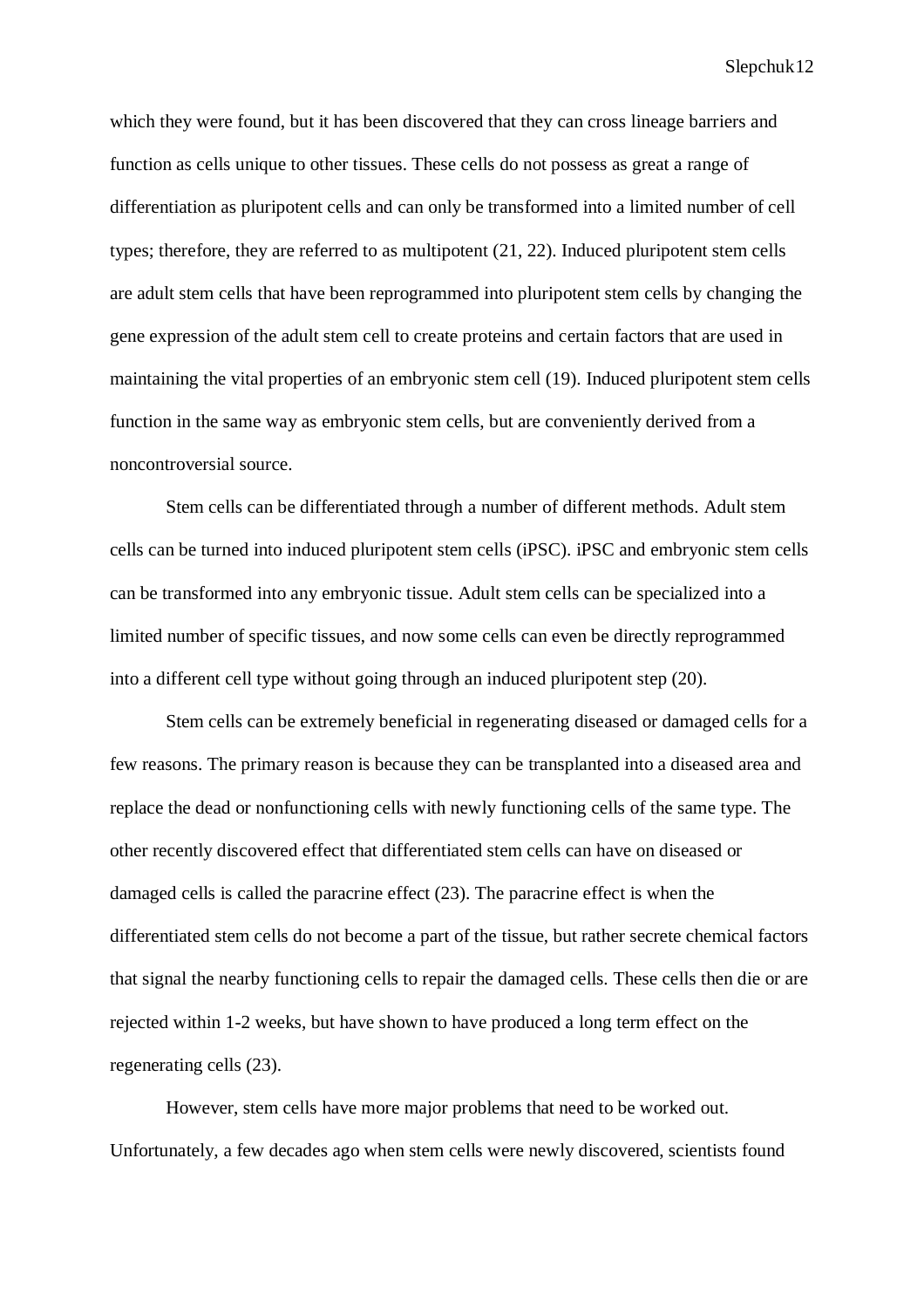that it was extremely difficult to properly cultivate stem cells and apply them practically. They discovered that stem cells are extremely complex and hard to deal with, regarding cultivating pure cultures and functional differentiated cells. In addition, there was and still is much backlash against the use of embryonic stem cells. The first major problem with stem cells is a moral one. In order to get the cells from the embryo, the embryo must be destroyed, and many people have strong feelings about that action. For some, it is unethical to kill an embryo even if it can help sick people, bring eyesight to the blind, and save lives (9). Luckily, scientists have developed a method to generate human induced pluripotent stem cells (hIPSC) (9). These stem cells come from adult humans, so no killing is necessary. These cells derive from certain parts of the body, such as fibroblasts in human connective tissue (9). Scientists can use different techniques to change these adult somatic cells into multipurpose stem cells, but one of the most common ways is via viral transduction. This is when scientists take a virus that contains fragments of stem cell DNA that are responsible for translating certain transcription factors and allow the virus to inject the DNA into the cell. The cell then transcribes and translates the injected DNA and produces the desired transcription factors that are needed to reprogram the cell into an induced-pluripotent stem cell (9).

Skeptics may ask where does one go from there? The answer is directing these stem cells into functional RPE cells. In an experiment performed by Choudhary/Booth, both hESC and hIPSC were changed into RPE cells via a method where scientists take a single-layered culture of stem cells and manipulate actin and bone morphogenetic protein signaling pathways with small molecules and recombinant proteins. This induces the change in the stem cells and ultimately leads to retinal pigment cells to be developed in roughly 45 days (10). This method is a good technique to use because it produces a high yield of new retinal cells in a relatively short time and opens up new doors in treating macular degeneration. Recently these stem cells have been used in preclinical and clinical trials.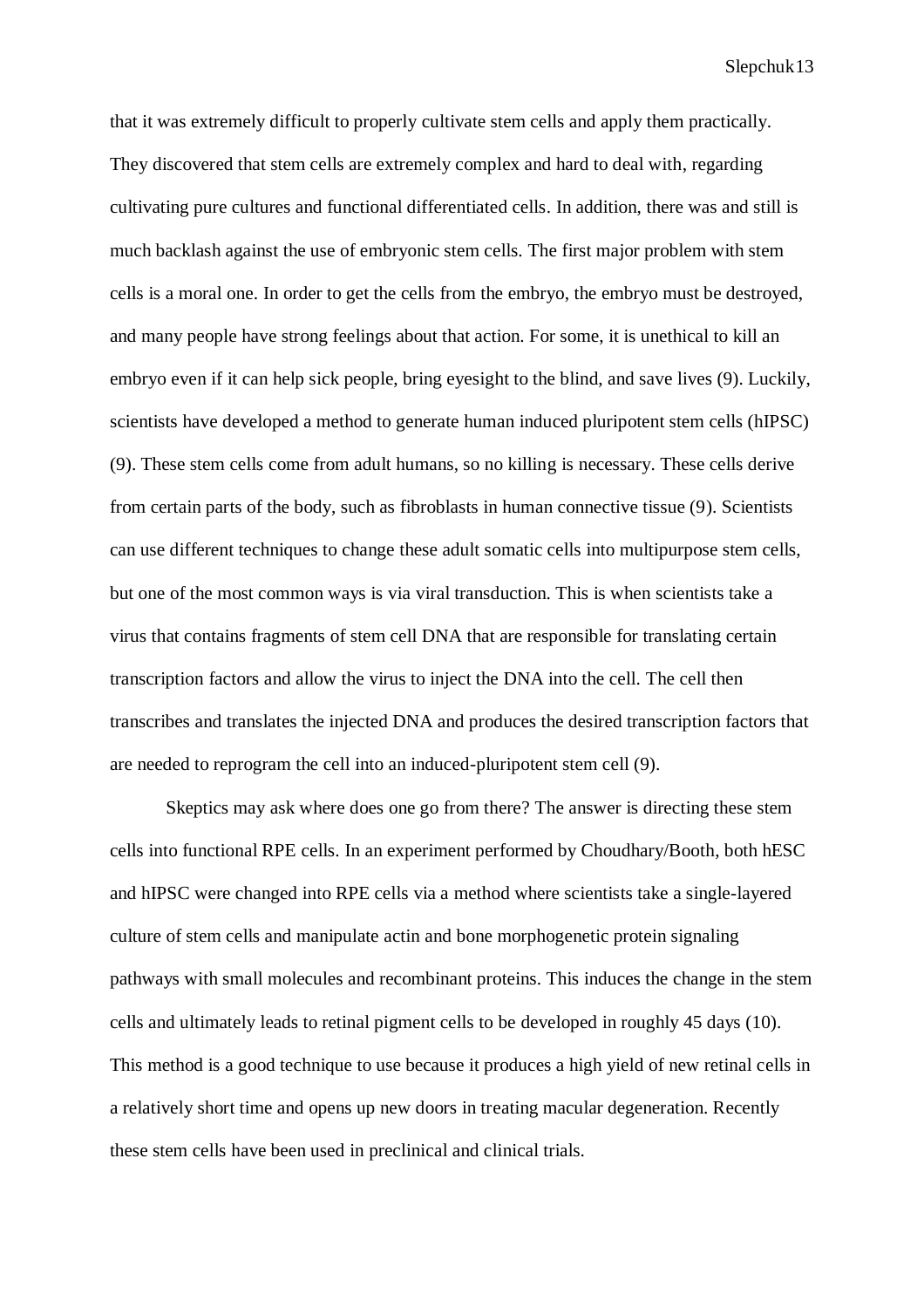The second major problem is cultivating pure cultures of differentiated cells before transplanting them into the body (8). A pure culture of stem cells means that all of the stem cells are engineered to act as a certain cell in a certain location in the body. If some cells in the culture were not properly generated as the desired type of cell, then the area of the body that the cells were transplanted in will produce an autoimmune response and a tumor called teratoma may arise in the organism (40). A teratoma tumor occurs when a foreign cell to the germ line area begins to grow and proliferate amongst the other cells that are supposed to be there (40). In this case, the undifferentiated stem cells may be differentiated into cells other than RPE cells by different growth factors or environmental stimulus when transplanted into the eye  $(40)$ .

As time passed and more research was done, scientists thought they found a way around this obstacle. In Choudhary and Whiting's report, a method had been developed to effectively differentiate and isolate RPE cells from a bundle of undifferentiated embryonic stem cells and obtain a pure sample of the RPE cells that are specialized for transplantation in the desired area (8). The differentiated RPE cells are recognized by the presence of a cell surface marker known as CD59 (8). CD59 is expressed only in RPE cells, which allows scientists to tell the difference between the differentiated cells and the undifferentiated stem cells (8). The samples are then exposed to fluorescent-activated cell sorting (FACS) in order to insure only differentiated cells are collected and ready for transplantation (8). This is of grave importance because if some residual stem cells from the cluster are cultivated and transplanted into an organism, they may cause the growth of a teratoma tumor. This technique is groundbreaking because it now allows stem cell transplantation to have a chance of being a practical regenerative treatment for macular degeneration.

However, this method is not perfect and needs improvement. To date, there is no method of extracting 100% pure differentiated stem cells (24). Scientists have recently been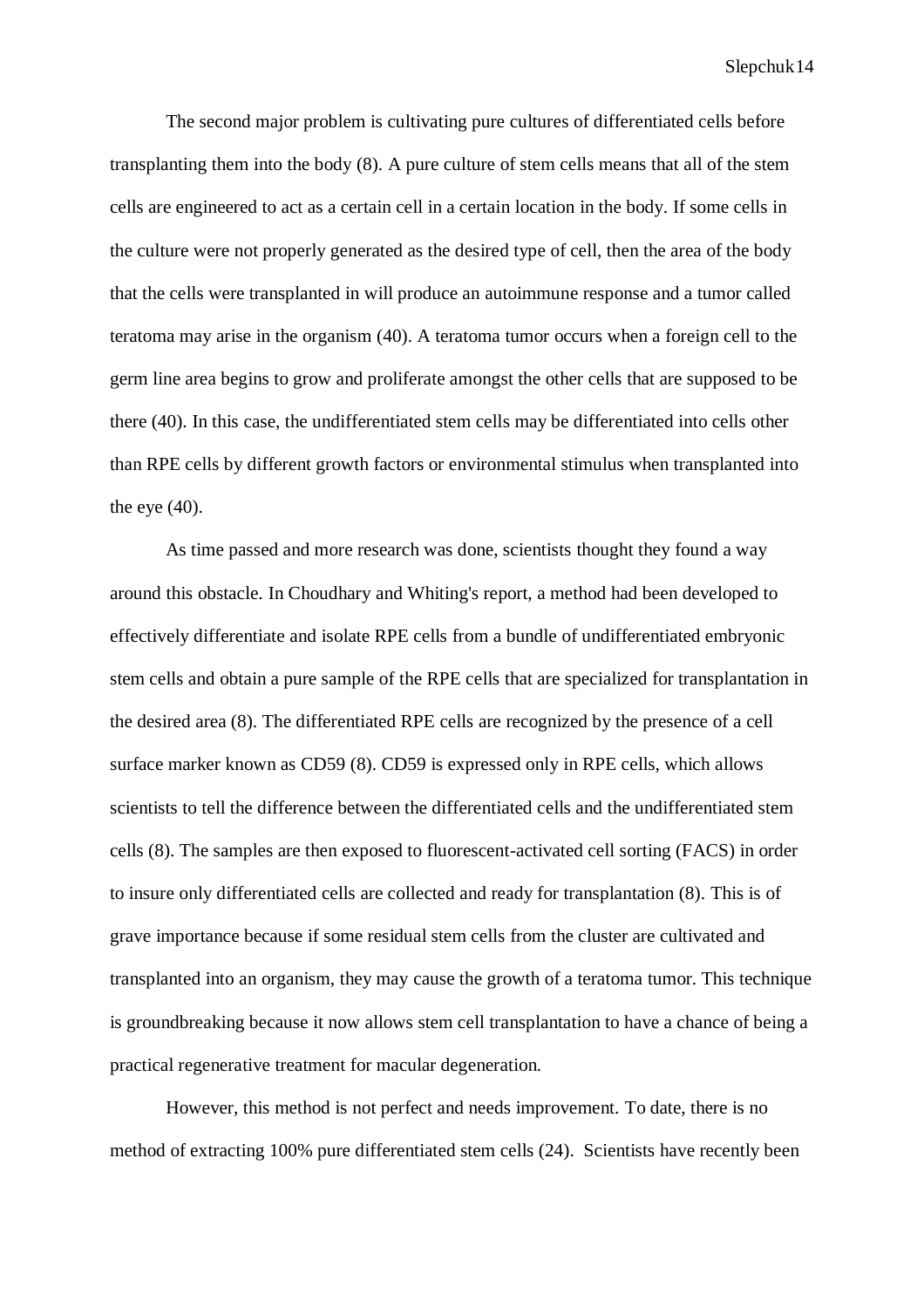developing a few new ways to get around this dilemma. One method is to transduce certain induced pluripotent stem cell (iPSC) suicide genes such as iCaspace9 to have the residual stem cells die and reduce the amount of contamination in the differentiated stem cell sample. One study showed that this method induced apoptosis, or cell death, in 95% of the undifferentiated stem cells (25). This did not produce a 100% pure culture, but did significantly reduce the risk for teratoma. Another study used a similar technique with suicide genes, but also inhibited a gene that the iPSC needs to survive called survivin. They found that the cell suicide gene harmed the differentiated cells in addition to the residual iPSC due to its toxicity. By contrast, the survivin inhibitor produced no toxicity and only killed the residual iPSC (24). The data did not produce a 100% pure cell culture, but did provide a new inventive way to reduce the risk of teratoma.

There is also a strategy present in the scientific community that has recently made a comeback. It is called direct lineage reprogramming, and it is the method differentiating cells without entering a pluripotent stage (20). This process uses defined reprogramming factors to change the epigenetics of any cell in order to differentiate it into a desired cell. These factors are lineage-specific transcription factors, small molecules to induce signaling pathways and epigenetic regulators, microRNA, and pluripotent factors (20). This method has even been able to convert human fibroblasts into RPE-like cells (26). However, direct lineage reprogramming has a problem producing fully matured and functional cells because it fails to silence the expression programs of the initial cell population (20).

The third major problem with stem cells is their inconsistency in producing fully functional differentiated cells. Conveniently enough, there is another study out that might be able to fix that problem. These researchers transfected embryonic derived RPE stem cells with modified mRNA *in vitro* to avoid an innate immune response by the cells*.* The mRNA was then translated by the cells' ribosomes, and the cells produced functional proteins that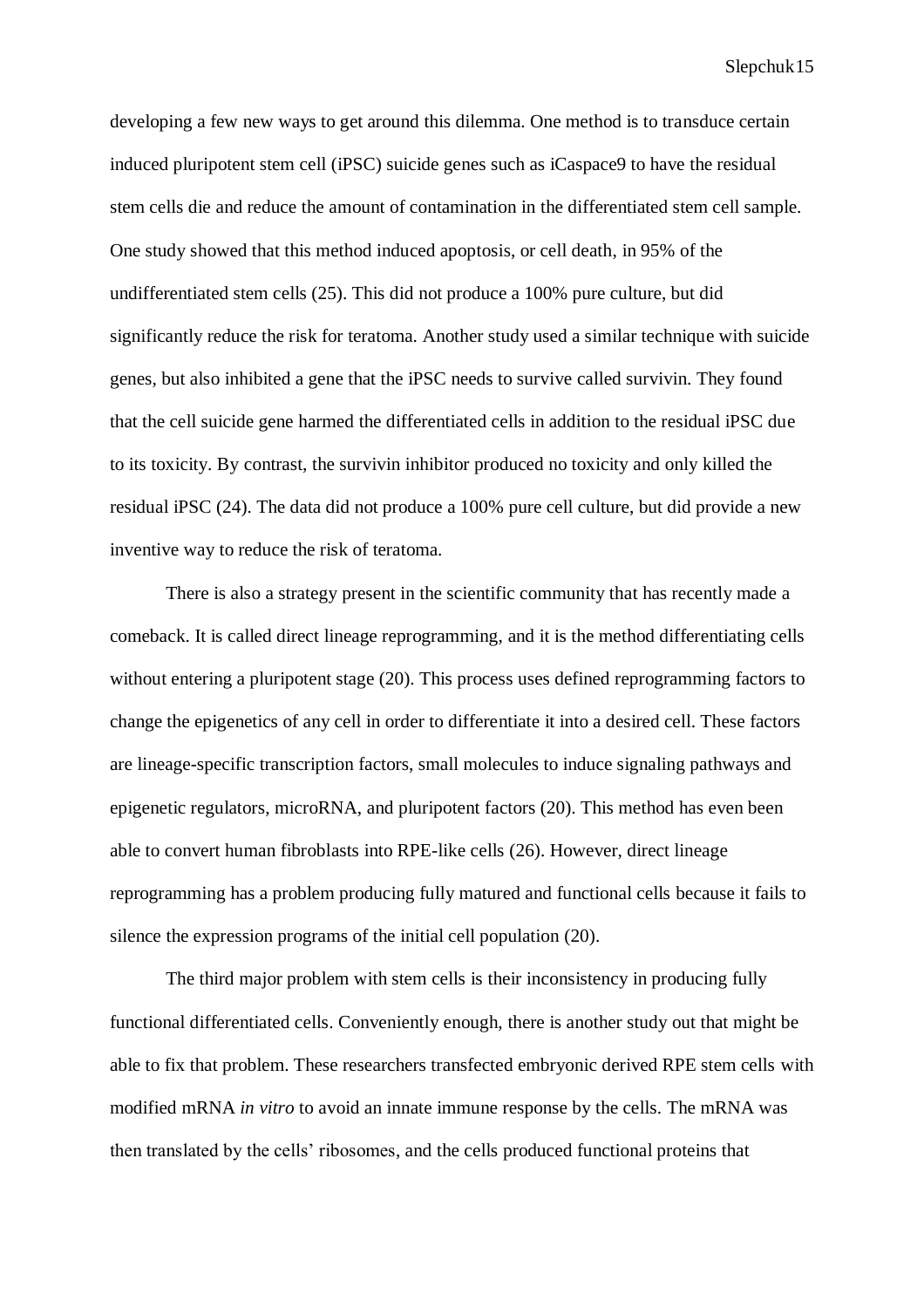resembled those of true RPE cells (27). The mRNA provided a safe entry into the cells and did not elicit any immune response. This study shows that mRNA can be used to engineer RPE cells (27).

The fourth major problem with stem cells is the transplantation itself. The surgical procedure that doctors must do to in order to successfully transplant the cells safely is rigorous (17). In addition, the transplanted RPE cells do not always firmly attach to the RPE monolayer in the subretinal space in a way that will allow the cells to proliferate or function properly. This is not to say that scientists have given up on the matter. Instead they are currently researching ways to improve adhesion of the cells by looking at tight-junction (TJ) signaling proteins in the retina. Researchers have identified two TJ proteins (ZO-1 and ZONAB) that have direct influence over the differentiation of the stem cells and homeostasis of the monolayer (34). The manipulation of the expression of these proteins may lead to better transplantation results. In addition, researchers have also been exploring the idea of creating a carrier device for the RPE stem cells in order to help the cells adhere and function properly on the Bruch membrane. One study developed a honeycomb porous film that mimics the Bruch's membrane (35). The experiment showed increased adhesion and function in pig eyes.

A copious amount of research and trials have been conducted on differentiating stem cells into functional RPE cells; however, there have not been many transplantations on human subjects. There have been trials done on lab rats and mice which yielded positive results. In Bakondi's research, it was shown that the transplantation of isogenic mesenchymal stem cells into the subretinal space of the eye of a rat may be able to protect the retinal cells of rats from degeneration and vision loss (11). In addition, there has also been a study comparing the protective effects of human iPSC-derived retinal pigmented epithelial cells in comparison with human mesenchymal stromal cells and human neural stem cells on the degenerating retina in rd1 mice (12). This experiment showed that human iPSC were the most effective in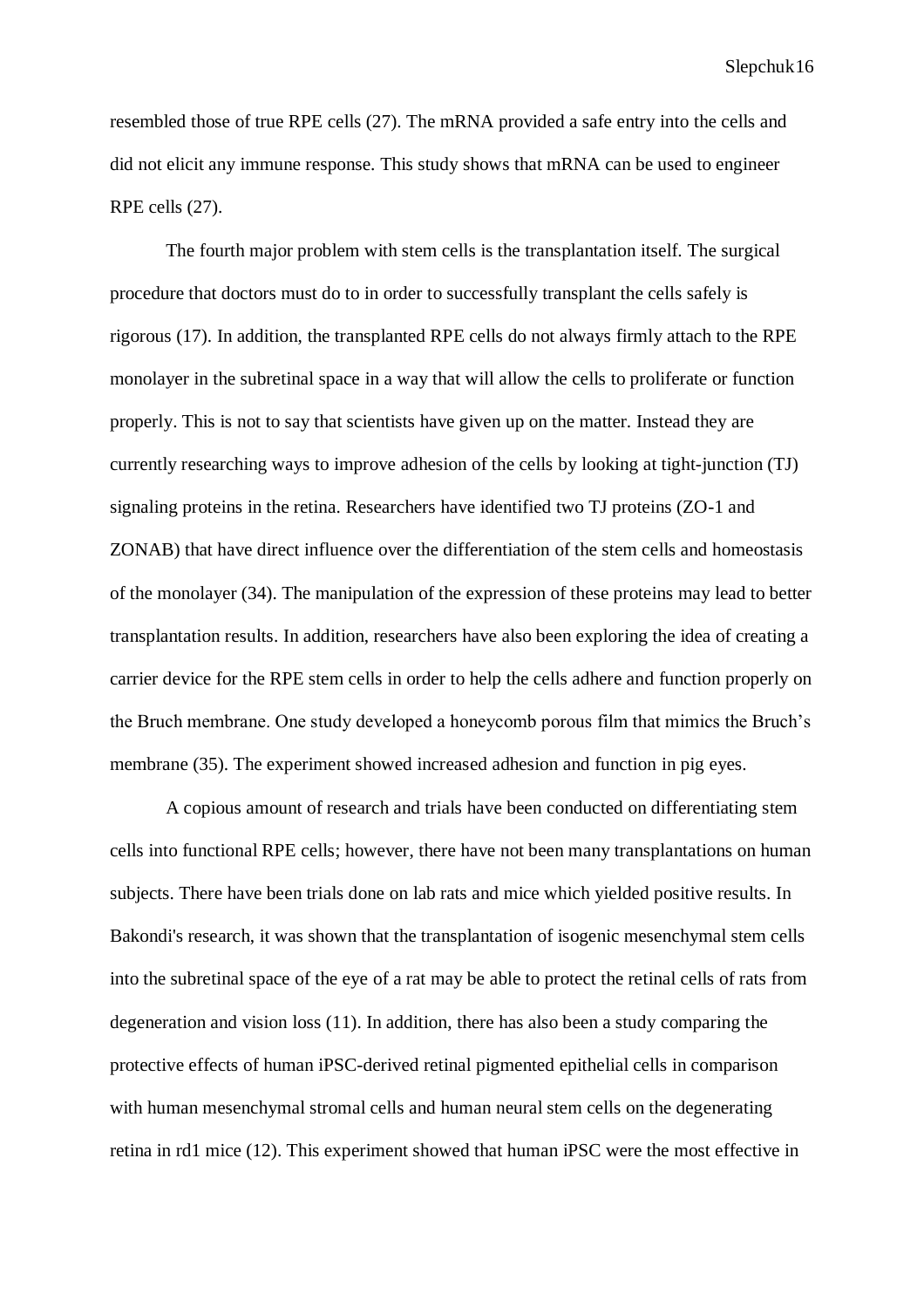preventing retinal degeneration in mice compared to the other stem cells. This study was important because it showed that certain stem cells work better than others, especially when they are specially induced for the retina like the hIPSC were. In these trials the cells differentiated without teratoma and the light detection and overall eye health had improved for the mice, but mice and humans are not the same organism.

At this time, there have been three different stem cell transplantations done on human subjects. Each of the three have differing results, some positive and some very negative. The first trial's results were published in 2015. In the experiment 18 total patients received stem cell transplantation. Nine of them had Stargardt's disease and the other nine had dry AMD. The results varied. The transplantations worked for all of the patients. There were no signs of teratoma or any really serious side effects. The majority of eyes treated saw an increase in pigmentation of the RPE cells, indicating a successful transplant (36). Best-corrected visual acuity had improved in ten eyes, improved or remained the same in seven eyes, and decreased by more than ten letters in one eye on the Snellen Eye Chart, whereas the untreated fellow eyes did not show similar improvements in visual acuity (36). There were also some instances of vitreoretinal surgery and immunosuppression that produced adverse effects in some patients' eyes. The experiment concluded that human embryonic stem cell transplantation could be a viable treatment for macular degeneration (36). However, even with this seemingly positive data that has been produced, there are still skeptics. In Aznar and Tudela's article, the authors write of their suspicions to the advances of stem cell research. Aznar and Tudela reference one experiment where some patients benefitted from the transplant, whereas some experienced no change and some experienced negative effects. This experiment was regarded as a positive and useful finding that proved that stem cell transplantation is a viable way to treat eye diseases. Even so, Aznar and Tudela were not so convinced and deemed the results to be "overly optimistic" (13). They also said that the study was too small to produce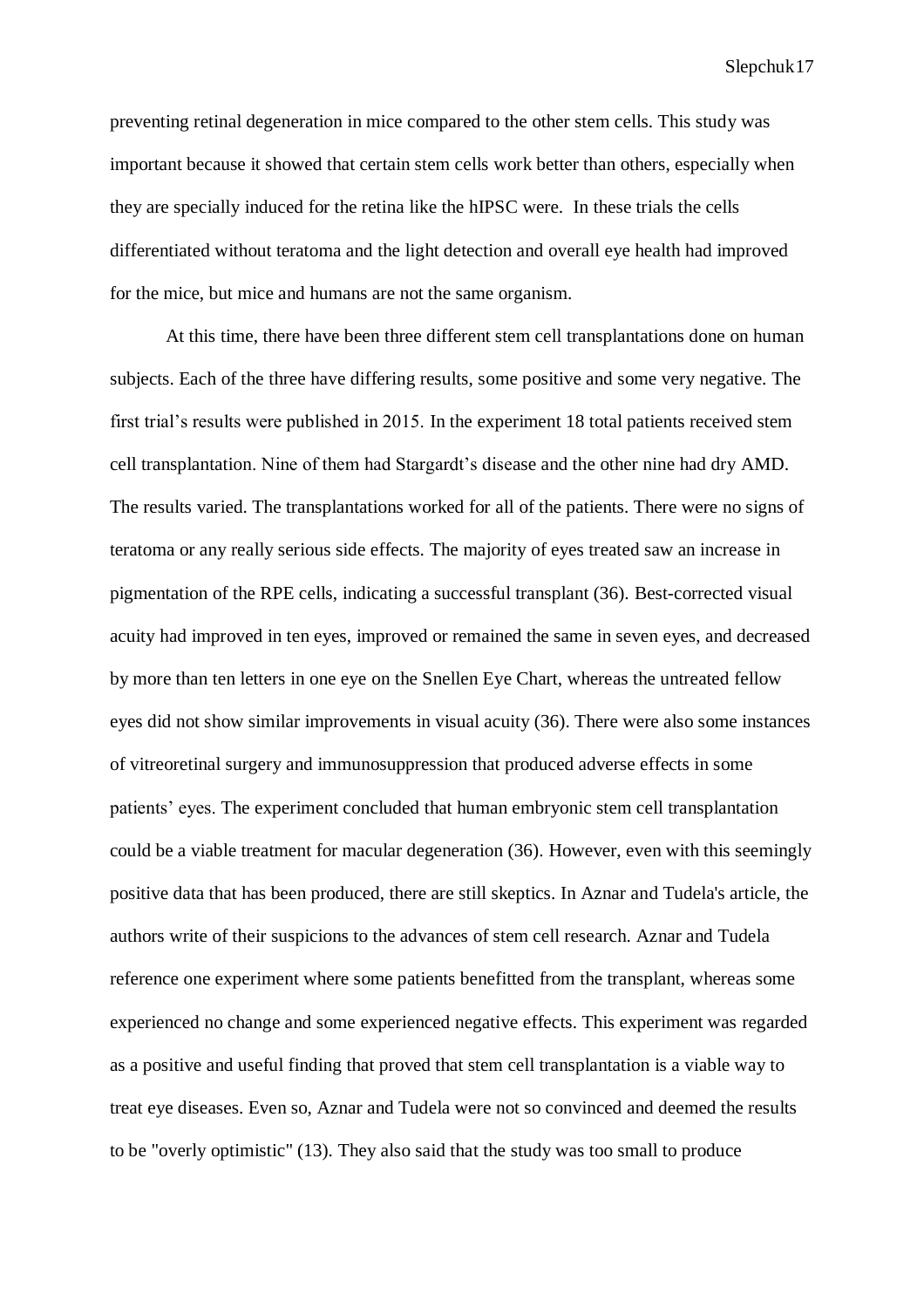significant data. Granted this was just one experiment that could have been biased or slightly skewed, but this article shows some sort of disagreement in the field of stem cell transplantation.

The second experiment looked at was published in the *New England Journal of Medicine* in 2017. The study consisted of two patients that were diagnosed with "wet" AMD. Only the first patient was operated on because the cells extracted from the second patient ended up having a mutation in the DNA that could have caused a problem during the transplantation of the cells. The results from the transplanted autologous iPSC-derived RPE cells into the subretinal space of Patient #1's treated eye showed that the procedure was successful. There were no serious adverse events recorded after the 25 month follow up (17). The patient's visual acuity did not change, but her VFQ-25 score, a questionnaire form used to gauge one's general vision, social functioning, visual dependency, near vision, and color vision (42), had improved and she said she had "brighter" vision. These results were not miraculous by any means, but they did show a safe transplantation that enlarged the pigmented areas of the monolayer. This high-density area may indicate the recovery of the photoreceptors, but it is too early to say for sure (17).

The third experiment yielded the worst results. In the same *New England Journal of Medicine* issue, another injection of autologous stem cells was used to treat AMD (37). This experiment used adipose tissue-derived stem cells because researchers have found that these cells are easier to obtain and prepare compared to other stem cell sources. However, there is little evidence that cultures of adipose-derived stem cells can be turned into RPE or photoreceptor cells (37). Three elderly patients, each of which had a form of AMD, received bilateral intravitreal injections. Each of them ended up with severe vision loss. The first patient ended up with a detached retina that then turned atrophic and resulted with the patient's inability to detect light. The second patient also sustained a detached retina but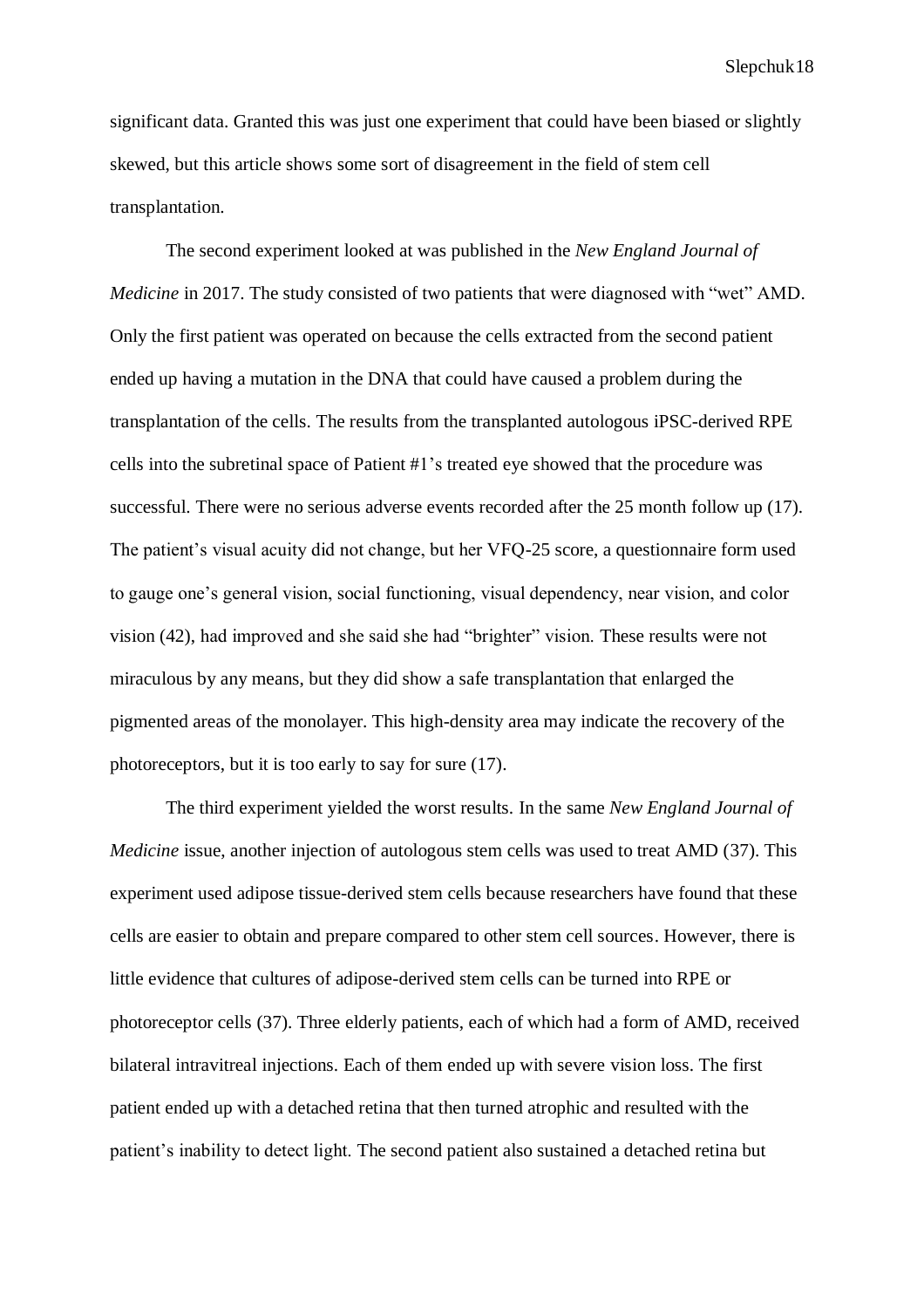luckily it was later reattached. This patient had a severe vision loss going from 20/50 visual acuity in the right eye and 20/100 in the left to only having waving detection in the right eye and 2/200 in the left. The third patient saw her visual acuity go from 20/40 in the right eye and 20/200 in the left eye to perception of hand motion in the right eye and light perception in the left. She also experienced detached retinas, but they were reattached at a later time (37). This experiment was privately funded not overseen by the FDA.

#### **Conclusion**

Macular degeneration is a complicated and fickle beast to tackle. As of now there is no cure, but there are some promising treatments that can make living with macular degeneration tolerable. Perhaps in the future, once more research and experimentation is done, stem cell transplantation will be the cure for it. Yet, there will still be questions that need answering, such as if transplantation is effective, how long will it last? Will patients need multiple surgeries like the multiple injections people get a month for the anti-VEGF drug? How much will it cost? Will everyone be able to afford such a high tech surgery? Would it just be better to develop some other preventative method instead of a cure? These are all questions that will hopefully be answered in the near future.

At this time, I cannot confidently say that stem cell transplantation is a practical treatment for macular degeneration. There simply has not been enough research and clinical trials performed to produce concrete data. Right now, the results are very hit or miss. Some trials work, some trials are safe but do not improve one's vision, and some are disastrous. I must take an utilitarian approach to this thesis question and see if the pros outweigh the cons and vice versa. I have concluded that the pros do not outweigh the cons and that stem cell transplantation is presently too risky to become a practical solution to macular degeneration. It still has problems with tumor production, transplantation methods, and overall efficiency. I cannot condone the use of stem cell transplantation until there is more evidence that it is safe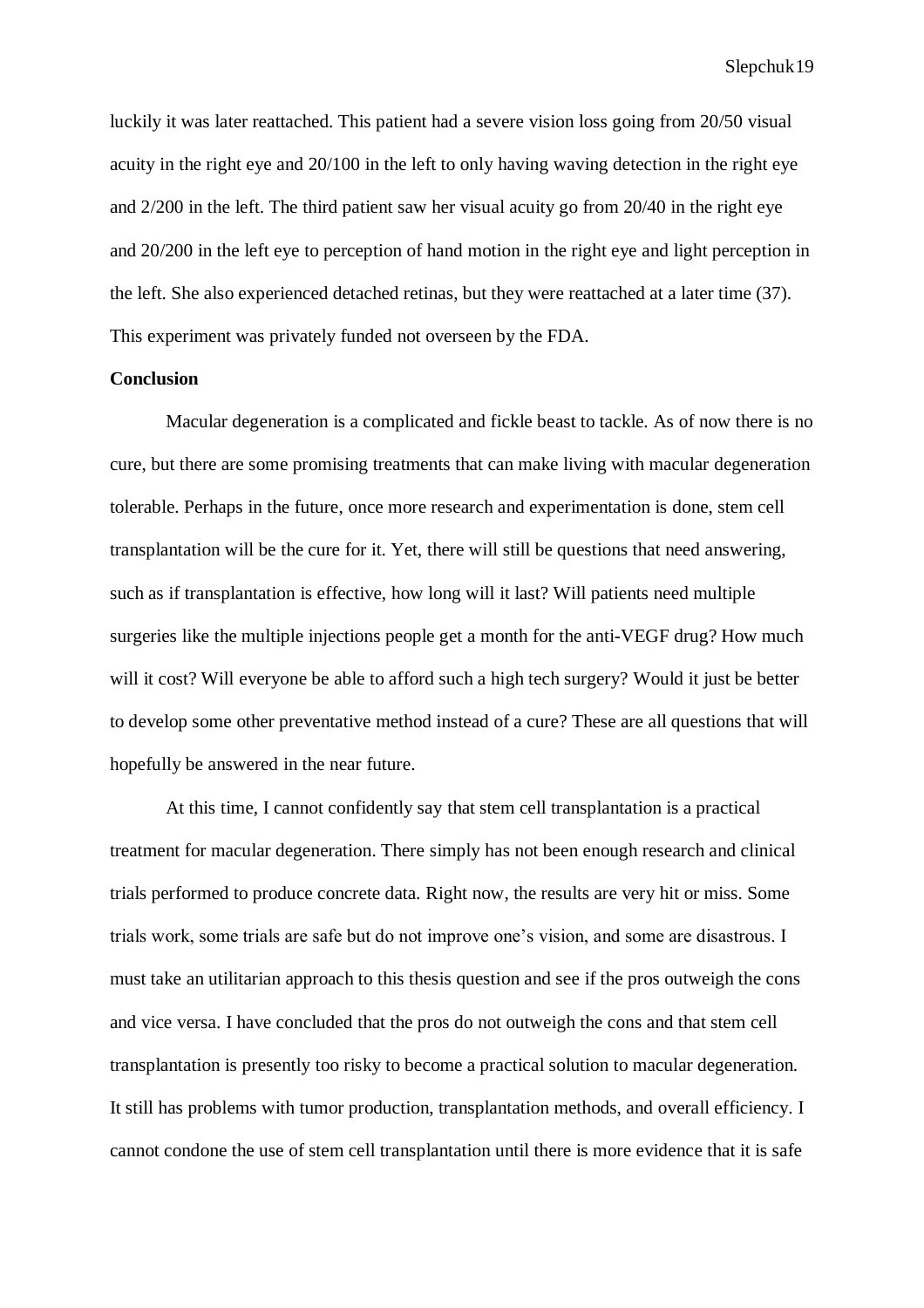and effective, unless someone is beyond any pre-existing treatment and has decided to take the risk. However, I am confident that in the near future it will be the obvious long term treatment for AMD. Scientists are close to making it a practical treatment, but they just are not quite there yet. As medical advances and technology continue to grow exponentially, I am sure that we as a society will be ready in the coming decades.

# **References**

1. "What Is Macular Degeneration?" AMDF. AMDF. Web. 12 Sept. 2016.

2. Nishiguchi KM, Yokoyama Y, Fujii Y, Fujita K, Tomiyama Y, Kawasaki R, et al. Analysis of Macular Drusen and Blood Test Results in 945 Macaca fascicularis. PLoS ONE. 2016;11(10): e0164899. doi:10.1371/journal.pone.0164899

3. "Facts About Age-Related Macular Degeneration | National Eye Institute." U.S National Library of Medicine. U.S. National Library of Medicine, Sept. 2015. Web. 25 Oct. 2016.

4. The rapidly evolving diagnosis and treatment of age-related macular degeneration.

Optometry- Journal of the American Optometric Association. 2009;80(2):101-106.

[doi:10.1016/j.optm.2008.12.001](http://dx.doi.org/10.1016/j.optm.2008.12.001)

5. Tan JC, Kuo MX, et al. Autoconjunctival Graft Compromise After Pterygium Surgery in a Patient Receiving Intravitreal Anti-Vascular Endothelial Growth Factor Injections. Cornea. 2016. doi: [10.1097/ICO.0000000000001035](https://dx.doi.org/10.1097/ICO.0000000000001035)

6. Mammo Z, Forooghian F. Incidence of Acute Exudative Maculopathy After Reduced-Fluence Photodynamic Therapy. Retinal cases & brief reports. 2016;0:1–4.

doi[:10.1097/icb.0000000000000356](https://dx.doi.org/10.1097/ICB.0000000000000356)

7. Schwartz S, Hubschman JP, et al. Embryonic stem cell trials for macular degeneration: a preliminary report. The Lancet. 2012;379(9817):713-720. doi: [10.1016/S0140-](http://dx.doi.org/10.1016/S0140-6736(12)60028-2) [6736\(12\)60028-2](http://dx.doi.org/10.1016/S0140-6736(12)60028-2)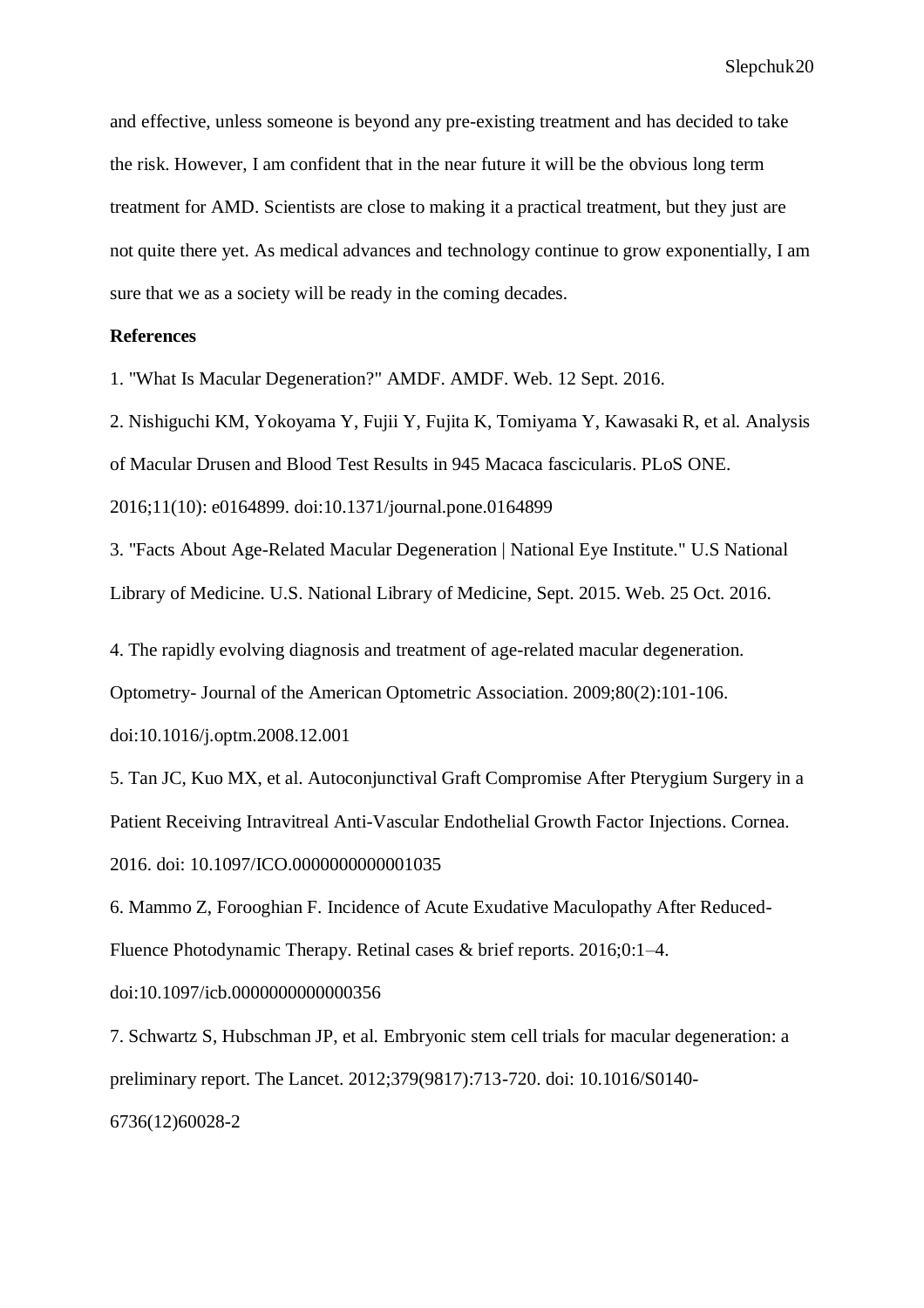8. Choudhary P, Whiting PJ. A strategy to ensure safety of stem cell-derived retinal pigment epithelium cells. Stem Cell Research & Therapy. 2016;7:127.doi:10.1186/s13287-016-0380-6 9. [Bayart](https://www.ncbi.nlm.nih.gov/pubmed/?term=Bayart%20E%5BAuthor%5D&cauthor=true&cauthor_uid=23320476) E, [Cohen-Haguenauer](https://www.ncbi.nlm.nih.gov/pubmed/?term=Cohen-Haguenauer%20O%5BAuthor%5D&cauthor=true&cauthor_uid=23320476) O. Technological Overview of iPS Induction from Human Adult Somatic Cells. Current Gene Therapy. 2013;13(2): 73–92.

doi: [10.2174/1566523211313020002](https://dx.doi.org/10.2174%2F1566523211313020002)

10. Choudhary P, Booth H, et al. Directing Differentiation of Pluripotent Stem Cells Toward Retinal Pigment Epithelium Lineage. Stem Cells Translational Medicine. 2016; 5:1–12. doi: 10.5966/sctm.2016-0088

11. Bakondi B, Girman S, et al. Multimodal Delivery of Isogenic Mesenchymal Stem Cells Yields Synergistic Protection From Retinal Degeneration and Vision Loss. STEM CELLS TRANSLATIONAL MEDICINE 2016;5:1–14. doi: 10.5966/sctm.2016-0181

12. Hashiguchi T, Kamao H, et al. Protective Effects of Human iPS-Derived Retinal Pigmented Epithelial Cells in Comparison with Human Mesenchymal Stromal Cells and Human Neural Stem Cells on the Degenerating Retina in rd1 mice. Stem Cells.

2015;33(5):1543-1553. doi: 10.1002/stem.1960

13. Aznar J, Tudela J. Use of Embryonic Stem Cells to Treat Severe Eye Diseases. Cuadernos de Bioética. 2016;2:241-247.

14. "Understand Your Eye Anatomy." Understand Your Eye Anatomy | RNIB | Supporting People with Sight Loss. Royal National Institute of Blind People, 12 Mar. 2015. Web. 08 Dec. 2016.

15. Lusby, Franklin W., MD. "Macular Degeneration: MedlinePlus Medical Encyclopedia Image." MedlinePlus Medical Encyclopedia Image. A.D.A.M., Inc., 11 Aug. 2015. Web. 08 Dec. 2016.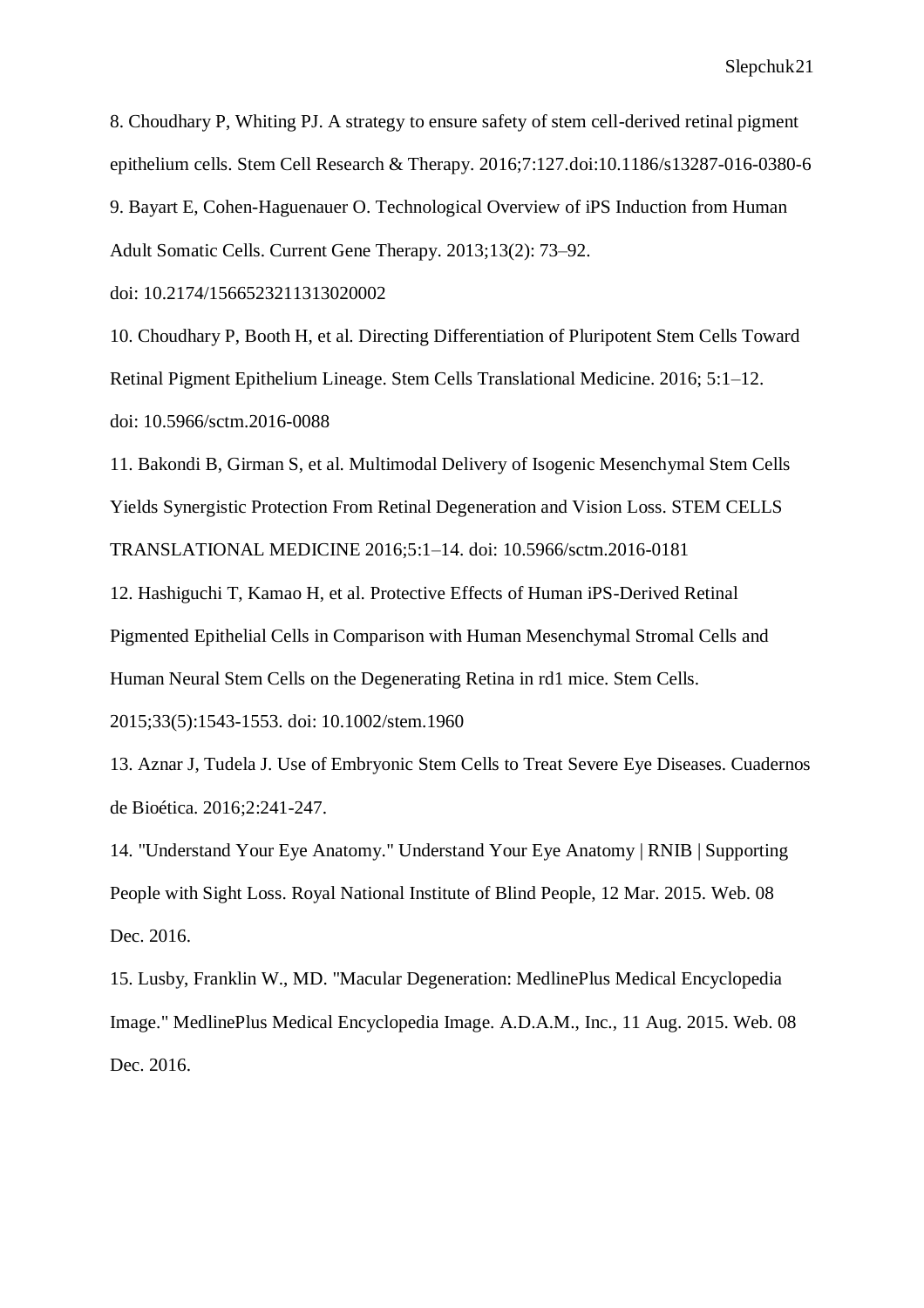16. Dong Y, Wan G, et al. Effect of anti-VEGF drugs combined with photodynamic therapy in the treatment of age-related macular degeneration. Experimental and Therapeutic Medicine. 2016; 12(6): 3923–3926. doi: [10.3892/etm.2016.3886](https://dx.doi.org/10.3892%2Fetm.2016.3886)

17. Mandai M, Watanabe A, et al. Autologous Induced Stem-Cell-Derived Retinal Cells for Macular Degeneration. The New England Journal of Medicine. 2017;376(11): 1038-46. doi: 10.1056/NEJMoa1608368

18. Marks PW, Witten CM, and Califf RM. Clarifying Stem-Cell Therapy's Benefits and Risks. The New England Journal of Medicine. 2017;376(11):1007-1011.

doi: 10.1056/NEJMp1613181

19. NIH Stem Cell Information Home Page. In Stem Cell Information [World Wide Web site]. Bethesda, MD: National Institutes of Health, U.S. Department of Health and Human Services, 2016 [cited March 29, 2017]

20. Xu J, Du Y, and Deng H. Direct Lineage Reprogramming: Strategies, Mechanisms, and Applications. Cell Stem Cell. 2015;16(2):119-134. doi: 10.1016/j.stem.2015.01.013

21. Ramsden CM, Powner MB, et al. Stem cells in retinal regeneration: past, present and future. Development. 2013;140: 2576-2585 doi: 10.1242/dev.092270

22. Bunnell BA, Flaat M, Gagliardi C, Patel B, Ripoll C. Adipose-derived Stem Cells:

Isolation, Expansion and Differentiation. Methods. 2008;45(2):115-120.

doi:10.1016/j.ymeth.2008.03.006.

23. Rogers, Ian, PhD. "The "Paracrine Effect" Is the Best Thing about Stem Cells." Cord

Blood Banking. Parent's Guide to Cord Blood Foundation, 11 Mar. 2016. Web. 29 Mar. 2017.

24. Bedel A, Beliveau F, et al. Preventing Pluripotent Cell Teratoma in Regenerative

Medicine Applied to Hematology Disorders. STEM CELLS Translational Medicine.

2016;6(2):382-393. doi: 10.5966/sctm.2016-0201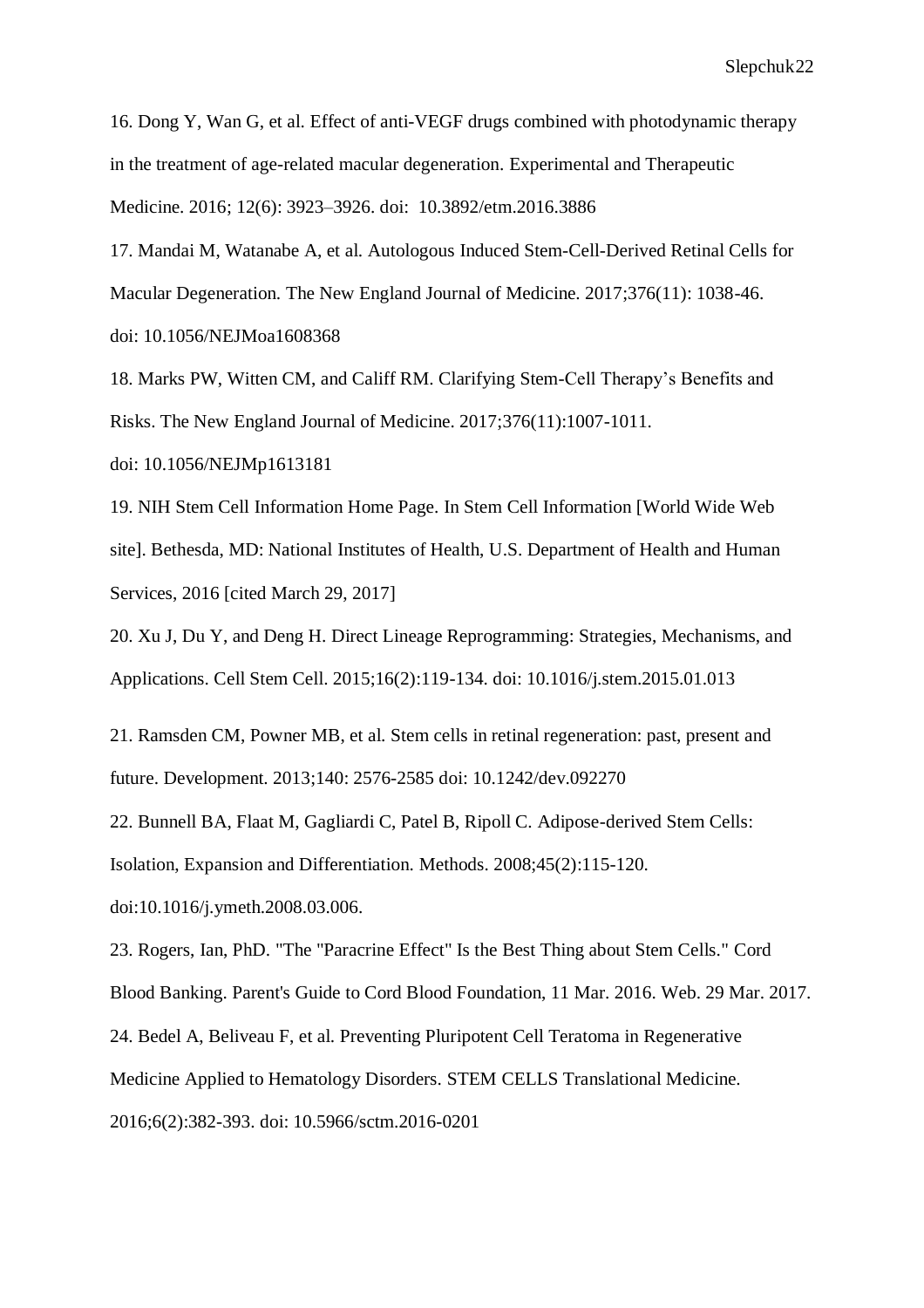25. Itakura G, Kawabata S, et al. Fail-Safe System against Potential Tumorigenicity after Transplantation of iPSC Derivatives. Stem Cell Reports. 2017;8(3):673-684. doi: 10.1016/j.stemcr.2017.02.003

26. Zhang K, Liu G-H, Yi F, et al. Direct conversion of human fibroblasts into retinal pigment epithelium-like cells by defined factors. Protein & Cell. 2014;5(1):48-58. doi:10.1007/s13238-013-0011-2.

27. Hansson ML, Albert S, et al. Efficient Delivery and Functional Expression of Transfected Modified mRNA in Human Embryonic Stem Cell-derived Retinal Pigmented Epithelial Cells. The Journal of Biological Chemistry. 2015;290:5661-5672. doi: 10.1074/jbc.M114.618835 28. Eandi CM, Giansanti F, and Virgili G. Macular translocation for neovascular age-related macular degeneration. Cochrane Database of Systematic Reviews. 2008;4.

doi: 10.1002/14651858.CD006928.pub2

29. Stanga PE, Kychenthal A, et al. Retinal pigment epithelium translocation after choroidal neovascular membrane removal in age-related macular degeneration. Ophthalmology. 2002;109(8):1492-1498. doi: 10.1016/S0161-6420(02)01099-0

30. Falkner-Radler CI, Krebs I, Glittenberg C, et al. Human retinal pigment epithelium (RPE) transplantation: outcome after autologous RPE-choroid sheet and RPE cell-suspension in a randomised clinical study. British Journal of Ophthalmology 2011;95:370-375.

doi: 10.1136/bjo.2009.176305

31. Kevany BM, Palczewski K. Phagocytosis of Retinal Rod and Cone

Photoreceptors. Physiology. 2010;25(1):8-15. doi:10.1152/physiol.00038.2009.

32. "Dry AMD." Keratoconus Foundation | Treatment, Symptoms. Web. 02 Apr. 2017.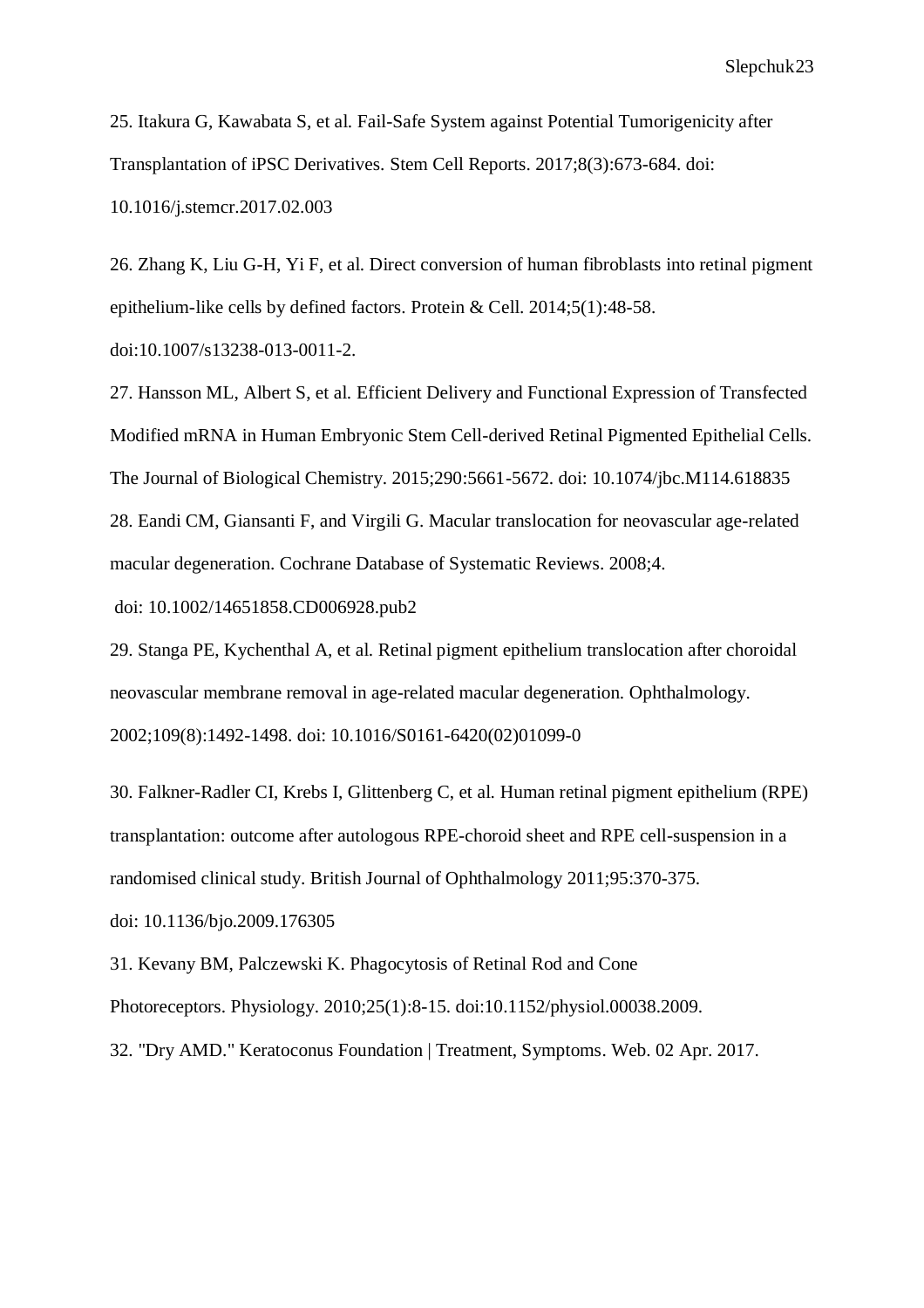33. Nandrot EF, Finnemann SC. ALTERED RHYTHM OF PHOTORECEPTOR OUTER SEGMENT PHAGOCYTOSIS IN β5 INTEGRIN KNOCKOUT MICE. Advances in experimental medicine and biology. 2006;572:119-123. doi:10.1007/0-387-32442-9\_18. 34. Georgiadis A, Tschernutter M, Bainbridge JWB, Balaggan KS, Mowat F, West EL, et al. The Tight Junction Associated Signalling Proteins ZO-1 and ZONAB Regulate Retinal Pigment Epithelium Homeostasis in Mice. PLoS ONE. 2010;5(12): e15730. doi:10.1371/journal.pone.0015730

35. Calejo MT, Ilmarinen T, et al. Langmuir-Schaefer film deposition onto honeycomb porous films for retinal tissue engineering. Acta Biomaterialia. 2017;49:1-606 doi: 10.1016/j.actbio.2017.02.035

36. Schwartz SD, Regillo CD, Lam BL, Eliott D, Rosenfeld PJ, Gregori NZ, et al. Human embryonic stem cell derived retinal pigment epithelium in patients with age-related macular degeneration and Stargardt's macular dystrophy: follow-up of two open-label phase 1/2 studies. The Lancet. 2014;385(9967):509-516 doi:10.1016/ S0140-6736(14)61376-3.

37. Kuriyan AE, Albini TA, et al. Vision Loss after Intravitreal Injection of Autologous "Stem Cells" for AMD. The New England Journal of Medicine. 2017;376(11):1047-1053. doi: 10.1056/NEJMoa1609583

38. Kim S-Y. Retinal phagocytes in age-related macular degeneration. Macrophage. 2015;2(1):e698. doi:10.14800/macrophage.698.

39. Nickla DL, Wallman J. THE MULTIFUNCTIONAL CHOROID. Progress in retinal and eye research. 2010;29(2):144-168. doi:10.1016/j.preteyeres.2009.12.002.

40. Zhang, Wendy Y., and Patricia E. De Almeida. "Teratoma Formation: A Tool for Monitoring Pluripotency in Stem Cell Research." Teratoma Formation: A Tool for Monitoring Pluripotency in Stem Cell Research | StemBook. StemBook, Web. 05 May 2017.